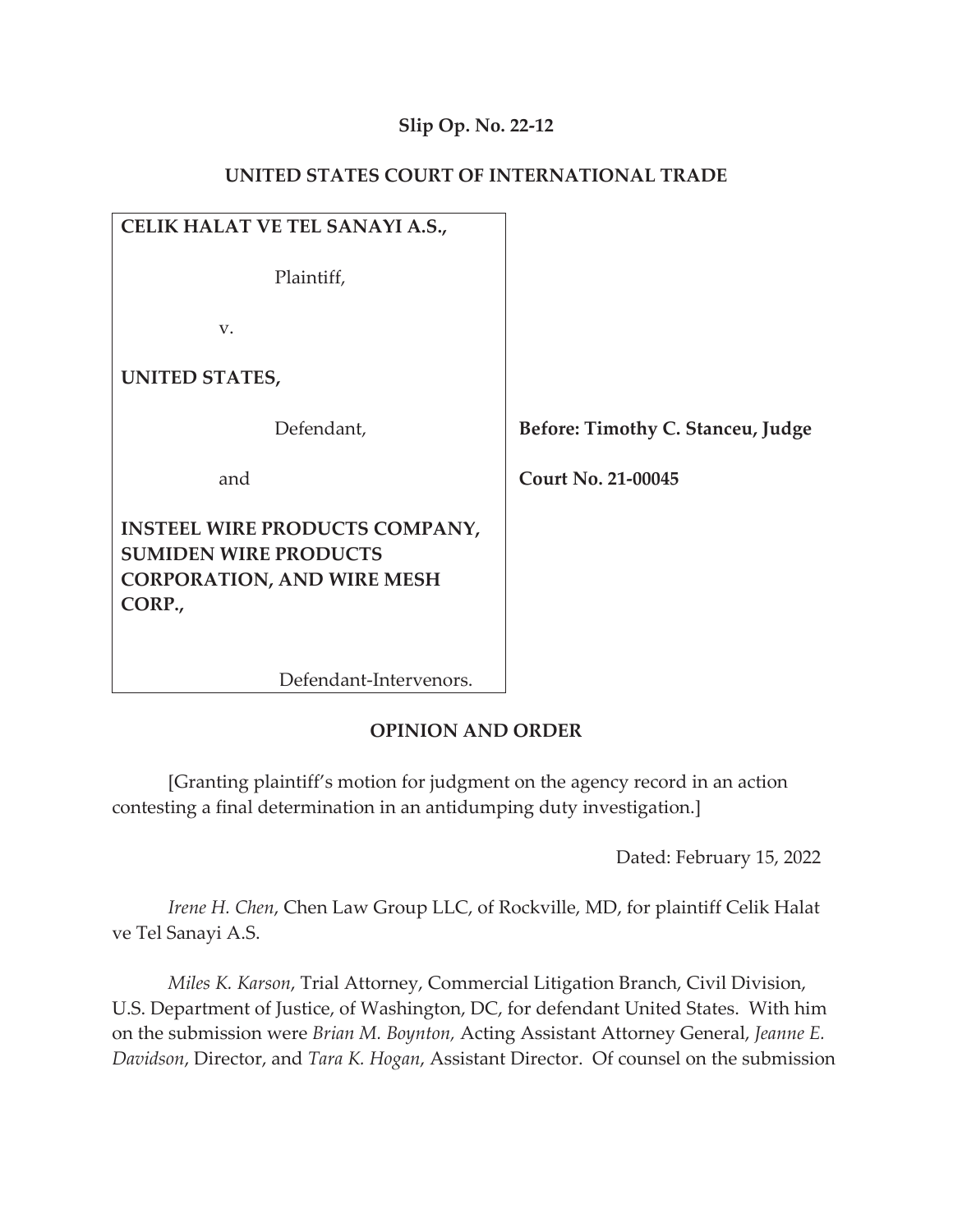was *Jesus N. Saenz*, Counsel, Office of the Chief Counsel for Trade Enforcement and Compliance, U.S. Department of Commerce, of Washington, DC.

*Kathleen W. Cannon*, Kelley Drye & Warren LLP, of Washington, DC, for defendant-intervenors Insteel Wire Products Company, Sumiden Wire Products Corporation, and Wire Mesh Corp. With her on the submission were *Paul C. Rosenthal*, *R. Alan Luberda*, *Brooke M. Ringel*, and *Joshua R. Morey*.

Stanceu, Judge: Plaintiff Celik Halat ve Tel Sanayi A.S. ("Celik Halat") contests a final determination that the International Trade Administration, U.S. Department of Commerce ("Commerce" or the "Department") issued in an antidumping duty ("AD") investigation of certain prestressed concrete steel wire strand ("PC strand" or the "subject merchandise") from the Republic of Turkey ("Turkey"), and the associated antidumping duty order (the "Order").

As a result of this final determination, imports of Celik Halat's merchandise are subject under the Order to an estimated dumping margin of 53.65% and an adjusted cash deposit rate of 44.60%. The high dumping margin resulted from a decision by Commerce to reject, in the entirety, Celik Halat's responses to Sections B and C of the Department's initial questionnaire because Celik Halat's representative filed a single exhibit to the Section B response 21 minutes after the 5:00 p.m. Eastern Time ("ET") filing deadline.

The court sets aside the contested determination as an abuse of agency discretion and remands the decision to Commerce for immediate corrective action.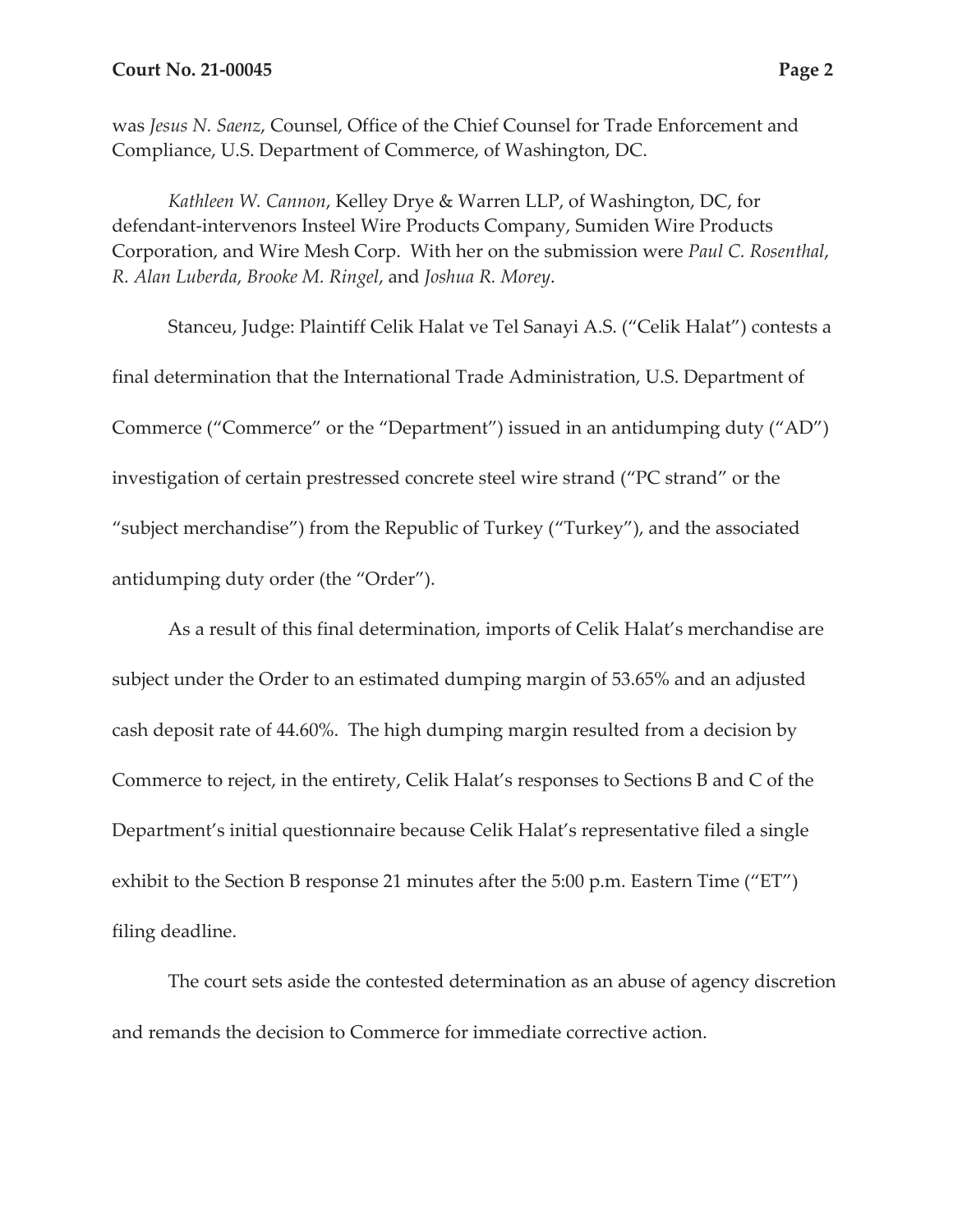#### **I. BACKGROUND**

#### **A. The Contested Agency Determinations**

The contested antidumping duty determination (the "Final Determination") is *Prestressed Concrete Steel Wire Strand From Argentina, Colombia, Egypt, the Netherlands, Saudi Arabia, Taiwan, the Republic of Turkey, and the United Arab Emirates: Final Affirmative Determinations of Sales at Less Than Fair Value and Final Affirmative Critical Circumstances Determinations, in Part*, 85 Fed. Reg. 80,001 (Int'l Trade Admin. Dec. 11, 2020) ("*Final Determination*").The Final Determination incorporates by reference a "Final Issues and Decision Memorandum" containing explanatory discussion. *Issues and Decision Memorandum for the Final Affirmative Determination in the Less-Than-Fair-Value Investigation of Prestressed Concrete Steel Wire Strand from Turkey* (Int'l Trade Admin. Dec. 7, 2020) (P.R. Doc. 167) ("*Final I&D Mem.*").1

The Order was published on February 1, 2021. *Prestressed Concrete Steel Wire Strand From Argentina, Colombia, Egypt, the Netherlands, Saudi Arabia, Taiwan, the Republic of Turkey, and the United Arab Emirates: Antidumping Duty Orders*, 86 Fed. Reg. 7,703 (Int'l Trade Admin.) ("*Order"*). The Order describes PC strand as "produced from wire of non-stainless, non-galvanized steel, which is suitable for use in prestressed concrete (both pretensioned and post-tensioned) applications." *Id.* at 7,705. The "product

<sup>&</sup>lt;sup>1</sup> All information disclosed in this Opinion and Order was obtained from the public record. Public documents in the administrative record are cited as "P.R. Doc.  $\_\cdot''$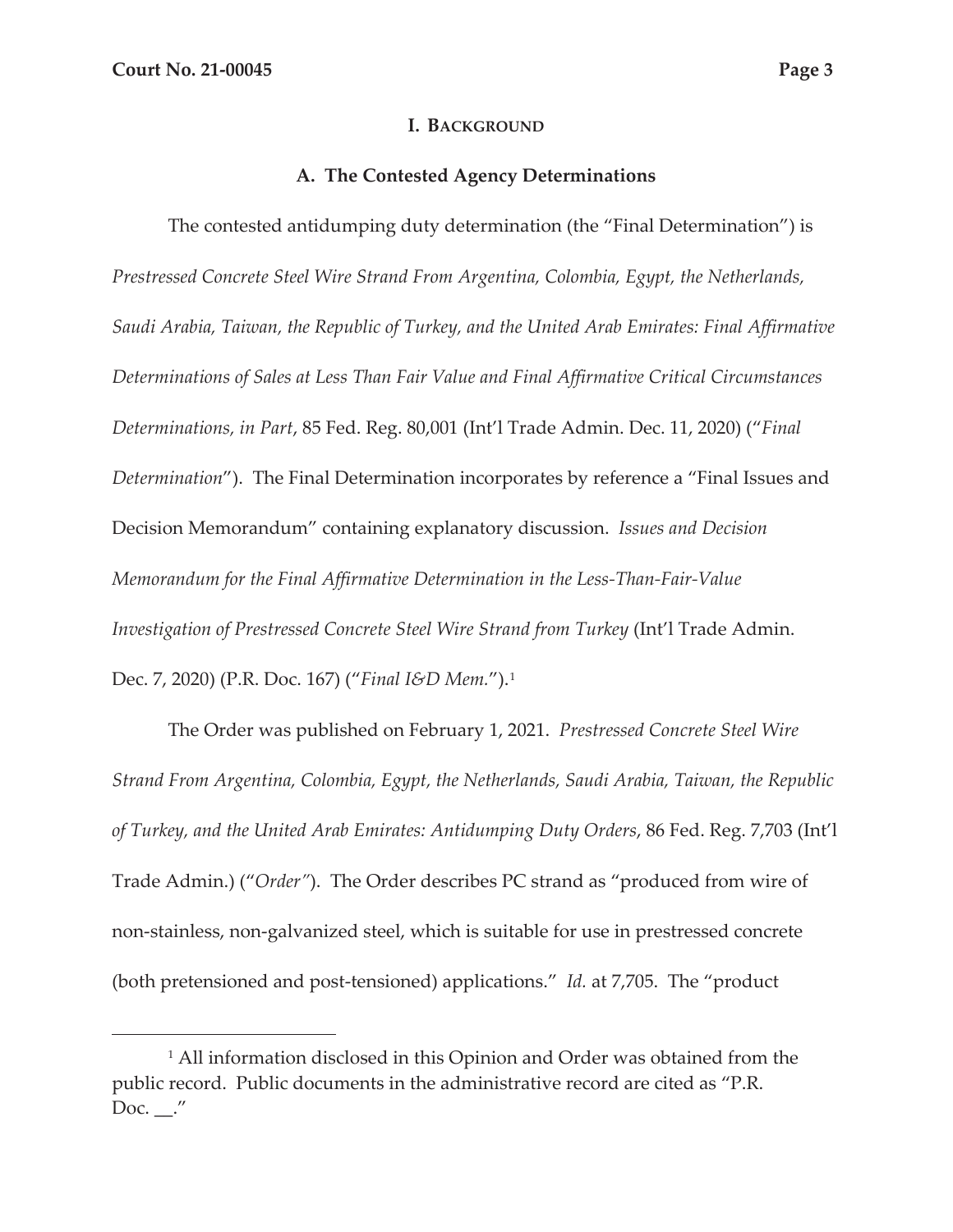definition encompasses covered and uncovered strand and all types, grades, and diameters of PC strand." *Id*.

### **B. The Parties**

Plaintiff, a Turkish producer and exporter of PC strand, was a mandatory respondent in the antidumping duty investigation culminating in the Final Determination. *See* Compl. ¶¶ 3, 8 (Feb. 1, 2021), ECF No. 2.

Defendant is the United States. Defendant-intervenors Insteel Wire Products Company, Sumiden Wire Products Corporation, and Wire Mesh Corp. are U.S. domestic manufacturers of PC strand that were the petitioners in the antidumping duty investigation resulting in the contested determinations. Consent Mot. to Intervene as of Right 2 (Feb. 26, 2021), ECF No. 13.

#### **C. Proceedings Before Commerce**

On April 16, 2020, Commerce received from the petitioners an antidumping and countervailing duty petition addressed to imports of PC strand from Argentina, Colombia, Egypt, Indonesia, Italy, Malaysia, the Netherlands, Saudi Arabia, South Africa, Spain, Taiwan, Tunisia, Turkey, Ukraine, and the United Arab Emirates. *Prestressed Concrete Steel Wire Strand from Argentina, Colombia, Egypt, Indonesia, Italy, Malaysia, the Netherlands, Saudi Arabia, South Africa, Spain, Taiwan, Tunisia, Turkey, Ukraine, and the United Arab Emirates – Petition for the Imposition of Antidumping and Countervailing Duties* (P.R. Docs. 1–9). Commerce subsequently published an initiation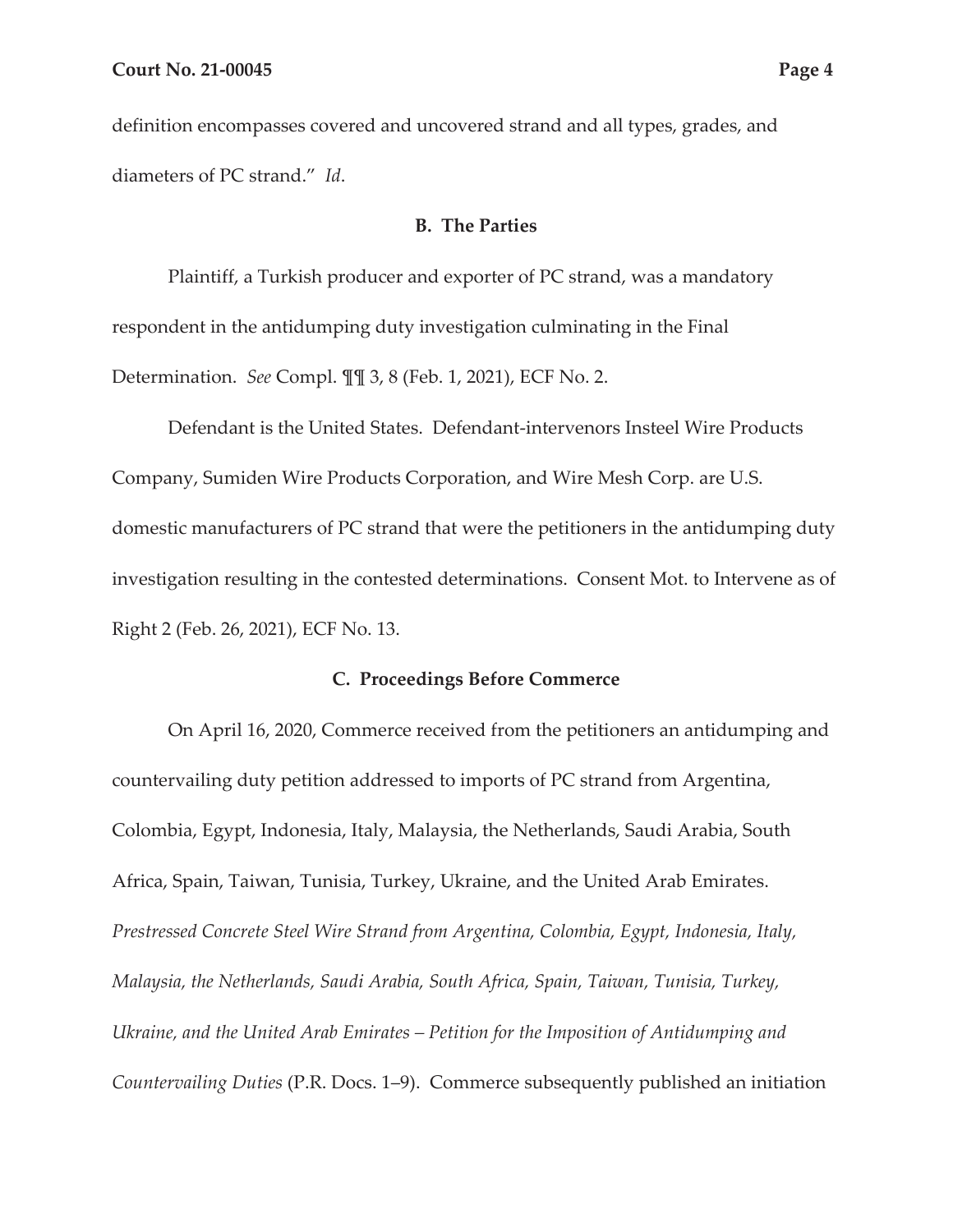notice for an antidumping duty investigation on PC strand from various countries, including, as is relevant here, Turkey. *Prestressed Concrete Steel Wire Strand from Argentina, Colombia, Egypt, Indonesia, Italy, Malaysia, the Netherlands, Saudi Arabia, South Africa, Spain, Taiwan, Tunisia, the Republic of Turkey, Ukraine, and the United Arab Emirates: Initiation of Less-Than-Fair-Value Investigations*, 85 Fed. Reg. 28,605 (Int'l Trade Admin. May 13, 2020) (P.R. Doc. 133). The period of investigation for the antidumping duty investigation was April 1, 2019 through March 31, 2020, pursuant to 19 C.F.R. § 351.204(b)(1). *Id*. at 28,606.

On June 18, 2020, Commerce chose Güney Çelik Hasir ve Demir and Celik Halat as the mandatory respondents in the antidumping duty investigation. *Less-Than-Fair Value Investigation of Prestressed Concrete Steel Wire Strand from the Republic of Turkey: Respondent Selection* 5–6 (Int'l Trade Admin) (P.R. Doc. 66). The following day, Commerce sent Celik Halat its initial questionnaire (the "Initial Questionnaire"), requesting that it respond to Section A (General Information), Section B (Sales in the Home Market or to Third Countries), Section C (Sales to the United States), and Section D (Cost of Production/Constructed Value). *U.S. Dep't of Commerce Enforcement and Compliance Antidumping and Countervailing Duty Operations Office II Request for Information Antidumping Duty Investigation* 2 (June 19, 2020) (P.R. Doc. 67).

On September 30, 2020, Commerce published the Preliminary Less-Than-Fair-Value Determination in its antidumping duty investigation (the "Preliminary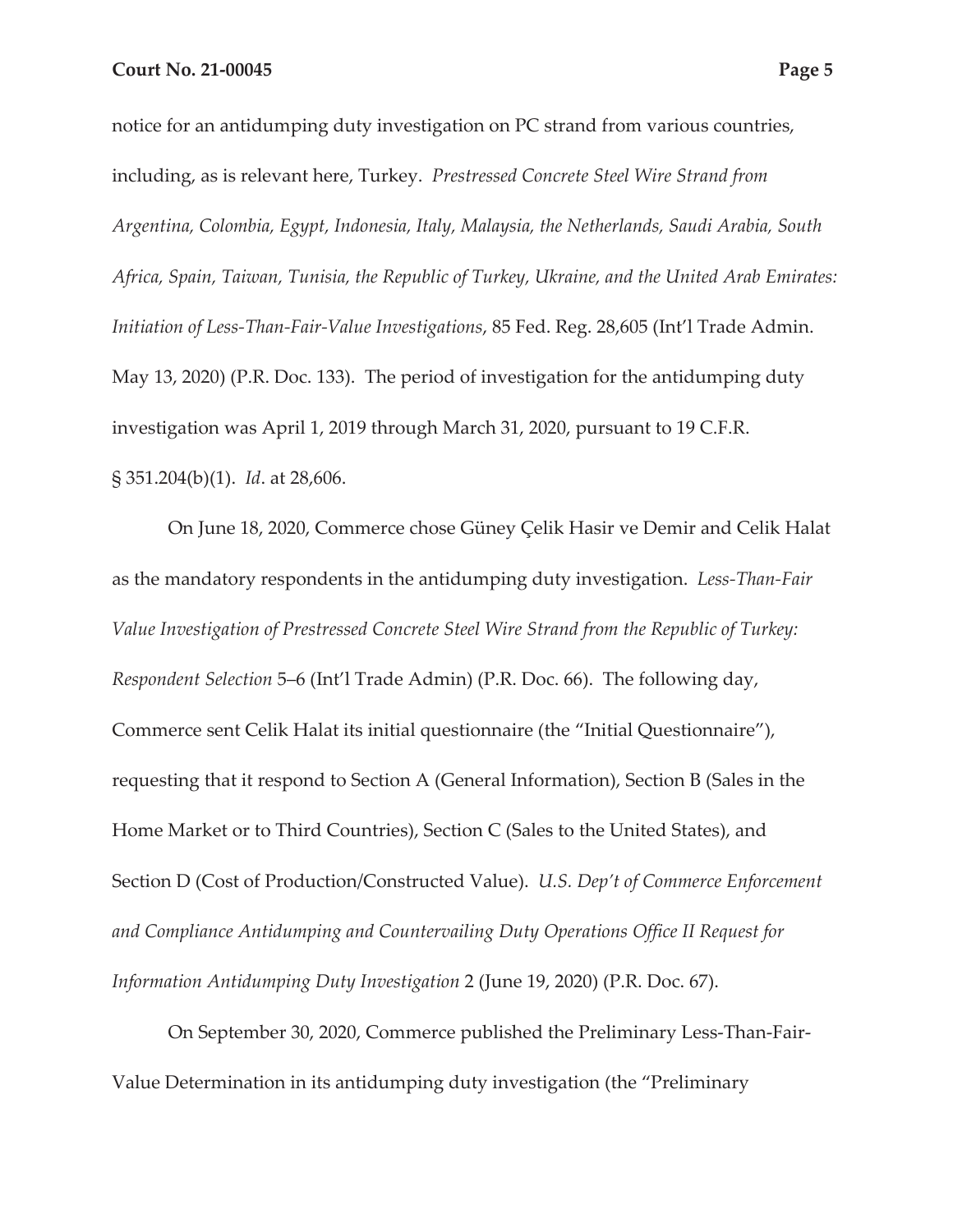Determination"), in which Commerce, invoking its "facts otherwise available" and "adverse inference" authorities under section 776(a) and (b), respectively, of the Tariff Act, 19 U.S.C. § 1677e(a) and (b),<sup>2</sup> preliminarily determined, based on information in the petition, an estimated dumping margin of 53.65% for entries of subject merchandise exported by Celik Halat, with a preliminary affirmative critical circumstances determination. *Prestressed Concrete Steel Wire Strand From Argentina, Colombia, Egypt, the Netherlands, Saudi Arabia, the Republic of Turkey, and the United Arab Emirates: Preliminary Affirmative Determinations of Sales at Less Than Fair Value and Preliminary Affirmative Critical Circumstances Determinations, in Part*, 85 Fed. Reg. 61,722, 61,723–24 (Int'l Trade Admin) ("*Prelim. Determination*"). Incorporated by reference in the Preliminary Determination is an explanatory document, the "Preliminary Decision Memorandum." *Decision Memorandum for the Preliminary Determination in the Less-Than-Fair Value Investigation of Prestressed Concrete Steel Wire Strand from the Republic of Turkey (Sept. 23,* 2020) (P.R. Doc. 153). Commerce assigned the same preliminary 53.65% rate to Güney Çelik Hasir ve Demir, also based on 19 U.S.C. § 1677e, and also assigned that preliminary rate to all other Turkish exporters and producers of the subject merchandise. *Prelim. Determination*, 85 Fed. Reg. at 61,723–24.

<sup>2</sup> All citations to the United States Code herein are to the 2018 edition and all citations to the Code of Federal Regulations herein are to the 2020 edition.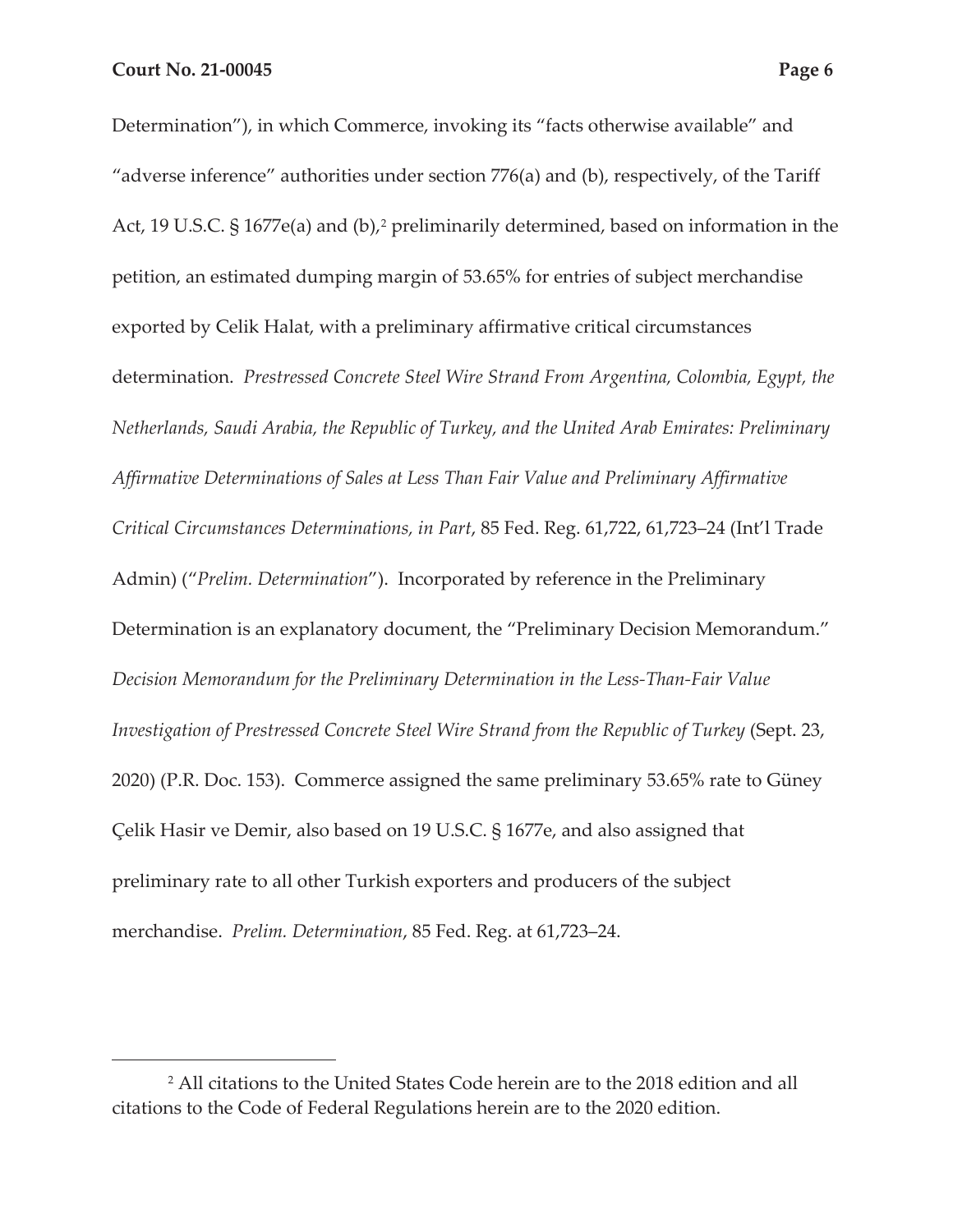Commerce stated that it would direct U.S. Customs and Border Protection ("Customs") to suspend liquidation on all entries of PC strand from Turkey and to collect cash deposits of 53.65%. *Id.* at 61,724–25.

On December 11, 2020, Commerce published its Final Less-than-Fair-Value Determination and, consistent with its Preliminary Determination, assigned estimated dumping margins of 53.65% to Celik Halat, Güney Çelik Hasir ve Demir, and all other Turkish exporters of the subject merchandise but reversed its earlier finding of critical circumstances as to Celik Halat. *Final Determination*, 85 Fed. Reg. at 80,001–02.

On January 25, 2021, the U.S. International Trade Commission ("ITC") notified Commerce that it had reached a final affirmative determination that an industry in the United States was materially injured by reason of the less-than-fair-value imports of PC strand from Turkey. *Order*, 86 Fed. Reg. at 7,703. The ITC published its determination four days later. *Prestressed Concrete Steel Wire Strand From Argentina, Colombia, Egypt, Netherlands, Saudi Arabia, Taiwan, Turkey, and the United Arab Emirates*, 86 Fed. Reg. 7,564 (Int'l Trade Comm'n Jan. 29, 2021). Commerce announced that it would direct Customs, effective on the date of publication in the Federal Register of the ITC's final affirmative injury determination, to continue to collect cash deposits of 53.65% on PC strand entries from Celik Halat. *Order*, 86 Fed. Reg. at 7,703–04. Commerce published a correction to its Final Determination to reflect "adjusted cash deposit rates for the Turkey [less-than-fair-value] investigation after accounting for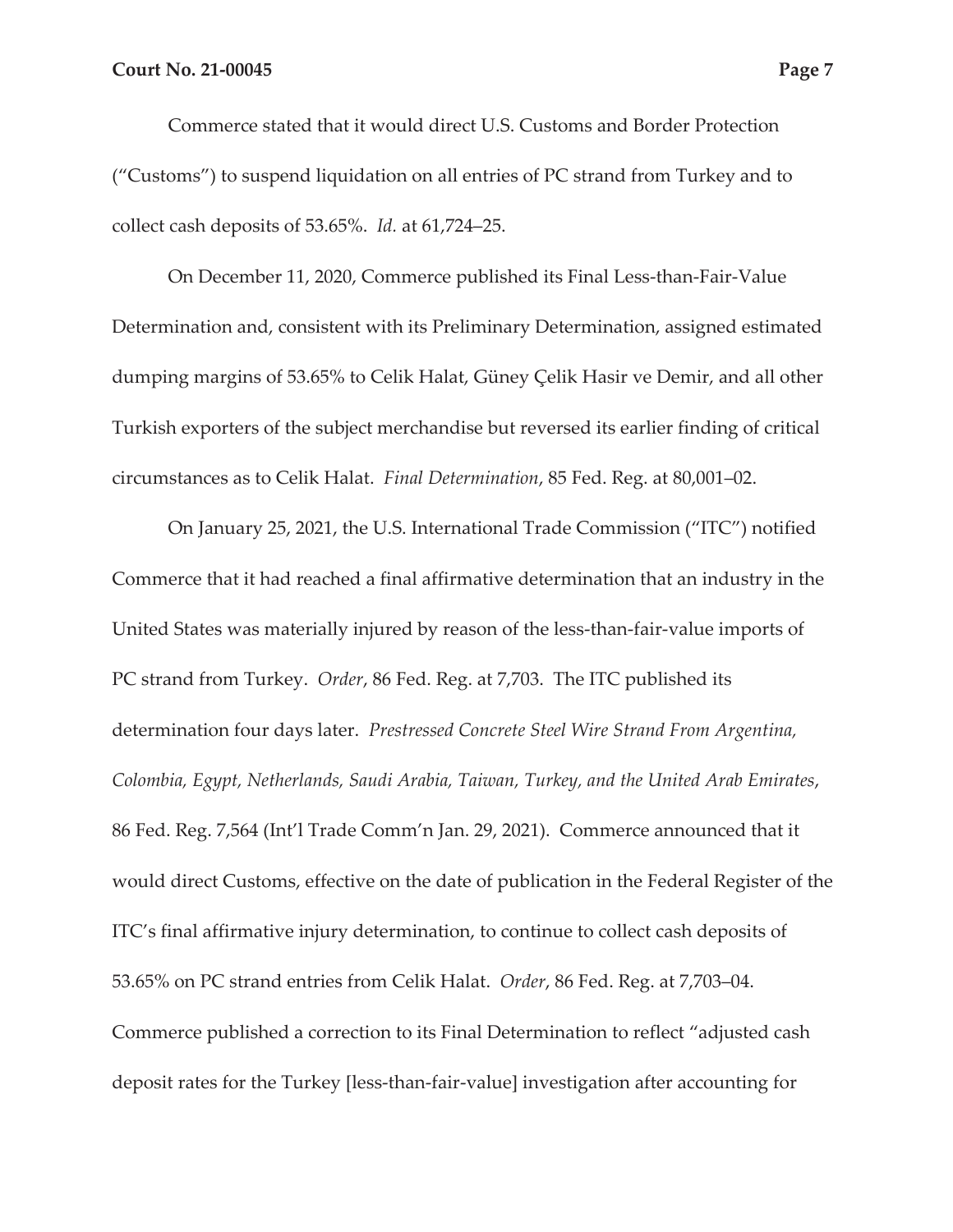export subsidies in the companion countervailing duty investigation." *Prestressed Concrete Steel Wire Strand From the Republic of Turkey: Notice of Correction to the Final Affirmative Determination of Sales at Less Than Fair Value*, 86 Fed. Reg. 11,724, 11,725 (Int'l Trade Admin. Feb. 26, 2021). Commerce determined an adjusted cash deposit rate of 44.60% for exports of subject merchandise by Celik Halat and other producers of PC strand from Turkey. *Id.*

### **D. Proceedings Before the Court**

Plaintiff brought this action in February 2021 to contest the Final Determination and the Order. Summons (Feb. 1, 2021), ECF No. 1; Compl. (Feb. 1, 2021), ECF No. 2. On February 26, 2021, the court granted the consent motion to intervene as of right submitted by defendant-intervenors Insteel Wire Products Company, Sumiden Wire Products Corporation, and Wire Mesh Corp. Order, ECF No. 14.

On May 28, 2021, plaintiff filed the instant motion for judgment on the agency record under USCIT Rule 56.2 and accompanying brief. Pl.'s Rule 56.2 Mot. for J. on the Agency R., ECF No. 20 ("Pl.'s Mot."). Defendant and defendant-intervenors each filed a response on July 27, 2021. Def.'s Resp. to Pl.'s Mot. for J. on the Agency R., ECF No. 22 ("Def.'s Resp."); Def.-Intervenors' Resp. in Opp'n to Pl.'s Mot. for J. on the Agency R., ECF No. 21 ("Def.-Intervenor's Resp."). Plaintiff filed its reply on August 24, 2021. Reply Br. of Pl. Celik Halat ve Tel Sanayi A.S., ECF No. 23.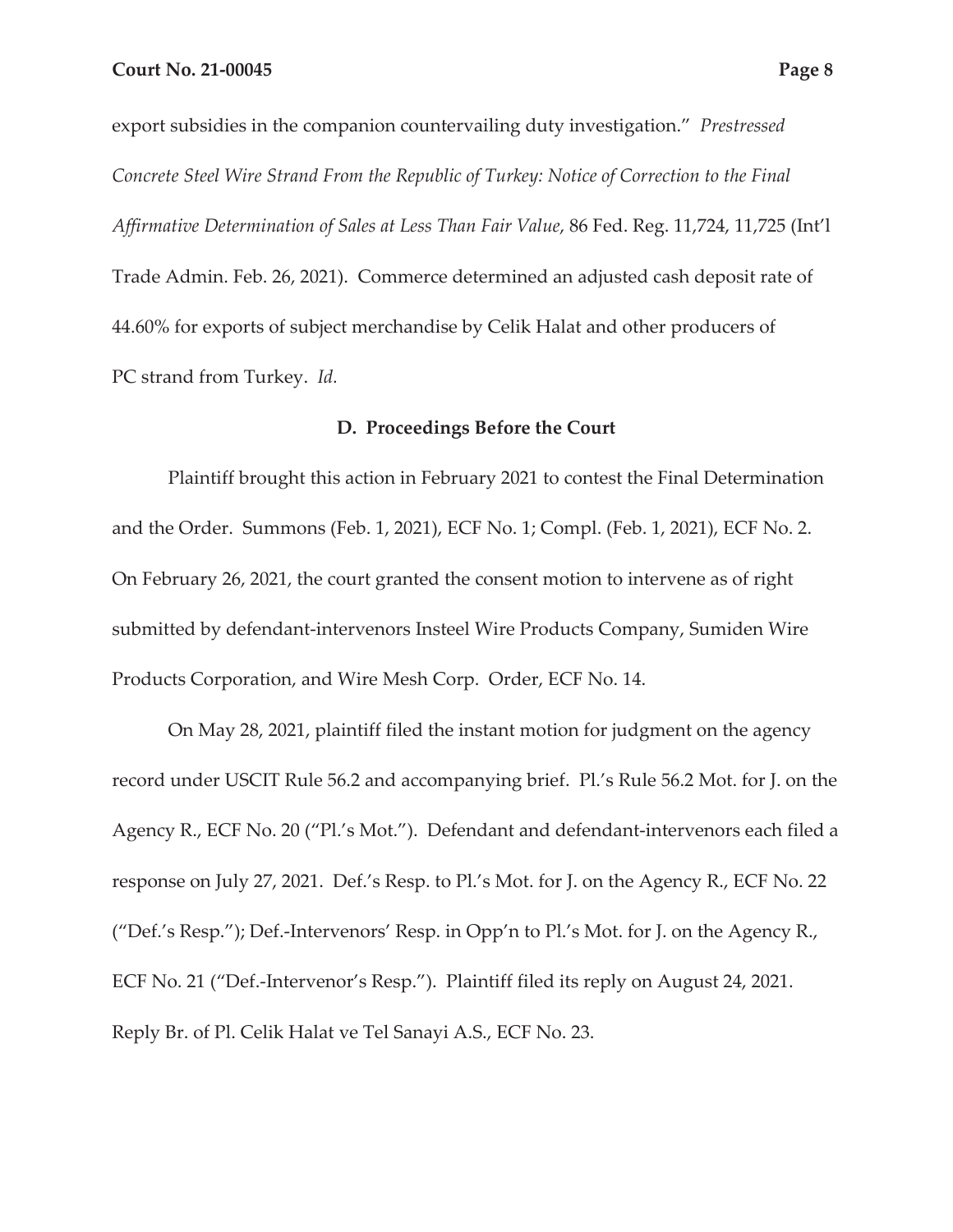On September 13, 2021, plaintiff filed an unopposed motion for oral argument on its Rule 56.2 motion. Mot. for Oral Argument, ECF No. 26.

#### **II. DISCUSSION**

#### **A. Jurisdiction and Standard of Review**

The court exercises jurisdiction under section 201 of the Customs Courts Act of 1980, 28 U.S.C. § 1581(c), pursuant to which the court reviews actions commenced under section 516A of the Tariff Act, *as amended*, 19 U.S.C. § 1516a, including an action contesting a final determination that Commerce issues to conclude an antidumping duty investigation.

In reviewing a final determination, the court "shall hold unlawful any determination, finding, or conclusion found . . . to be unsupported by substantial evidence on the record, or otherwise not in accordance with law." 19 U.S.C. § 1516a(b)(1)(B)(i). Substantial evidence refers to "such relevant evidence as a reasonable mind might accept as adequate to support a conclusion." *SKF USA, Inc. v. United States*, 537 F.3d 1373, 1378 (Fed. Cir. 2008) (quoting *Consol. Edison Co. v. NLRB*, 305 U.S. 197, 229 (1938)).

Decisions that an agency makes in the enforcement and administration of its regulatory requirements that call for an exercise of discretion are examined according to an abuse of discretion standard. *See*, *e.g.*, *Brennan v. Dep't of Health & Human Servs.*, 787 F.2d 1559, 1564 (Fed. Cir.), *cert. denied*, 479 U.S. 985 (1986).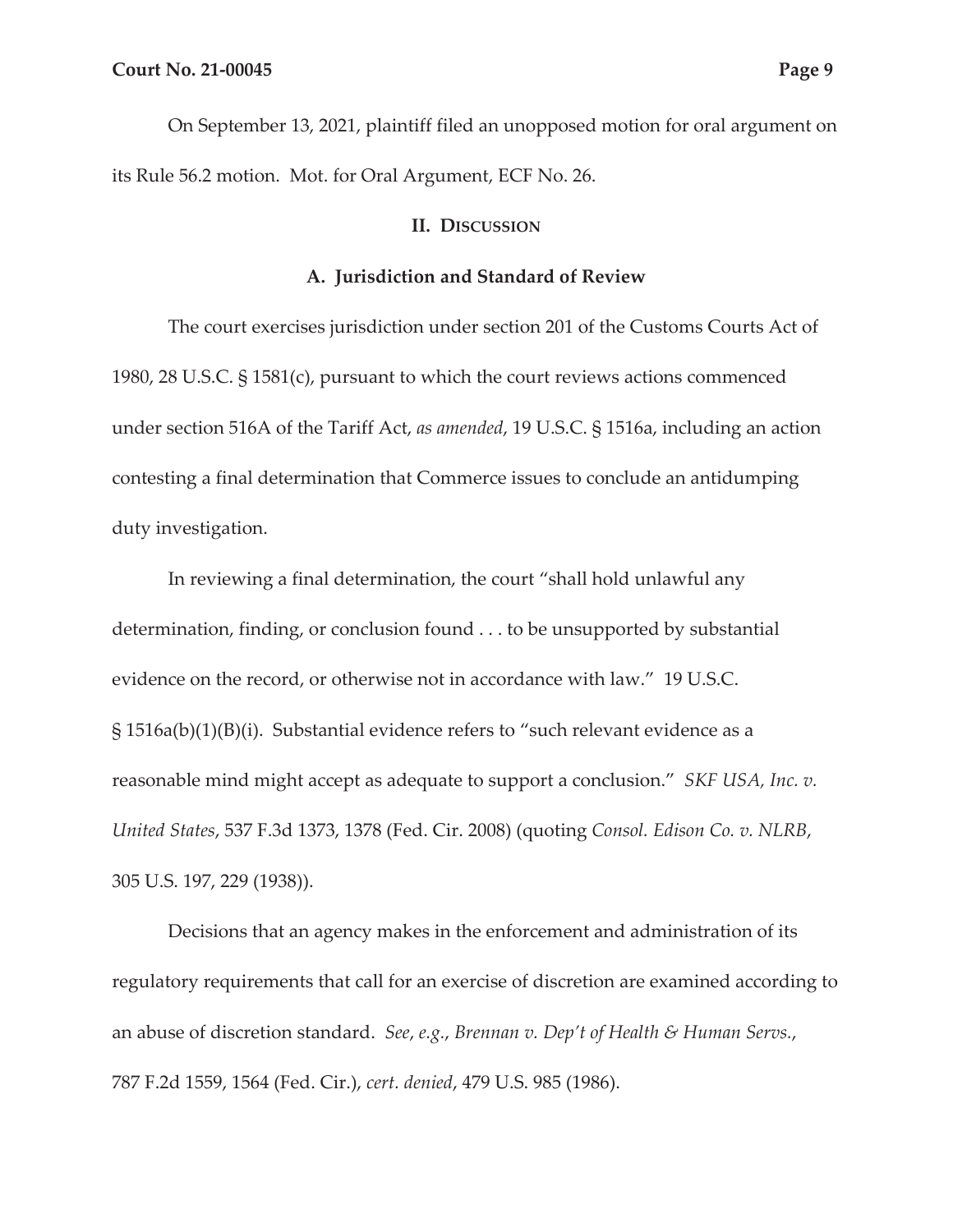### **B. Celik Halat's Claim in This Litigation**

In summary, Celik Halat claims that Commerce abused its discretion in rejecting its responses to Sections B and C of the Initial Questionnaire and acted contrary to law in resorting, on that basis, to its "facts otherwise available" authority under 19 U.S.C. § 1677e(a) and its "adverse inference" authority under section 19 U.S.C. § 1677e(b).3 Pl.'s Mot. 28 (arguing that "Commerce's proffered rationale in the *Final Determination*  regarding its rejection of Celik Halat's responses and its imposition of AFA is unreasonable," *id.* at 28, unsupported by substantial evidence, *id*. at 28–30, contrary to law and its own regulations, *id*. at 30–36, arbitrary and capricious, *id*. at 38–42, and an abuse of discretion, *id.* at 16–25).

Under 19 U.S.C. § 1677e(a), Commerce is directed to use "the facts otherwise available" in specifically defined circumstances. Here, in resorting to the use of the facts otherwise available, Commerce relied upon section  $776(a)(1)$  and  $(2)(B)$  of the Tariff Act, which established that if "necessary information is not available on the record" or if an interested party fails to provide the requested "information by the deadlines for submission of the information or in the form and manner requested, subject to subsections (c)(1) and (e) of section 1677m of this title," Commerce "shall, subject to section 1677m(d) of this title, use the facts otherwise available in reaching the

<sup>3</sup> When invoking its "facts otherwise available" authority under 19 U.S.C. § 1677e(a) together with its adverse inference authority under § 1677e(b), Commerce conflates these separate authorities, referring to "adverse facts available" or "AFA."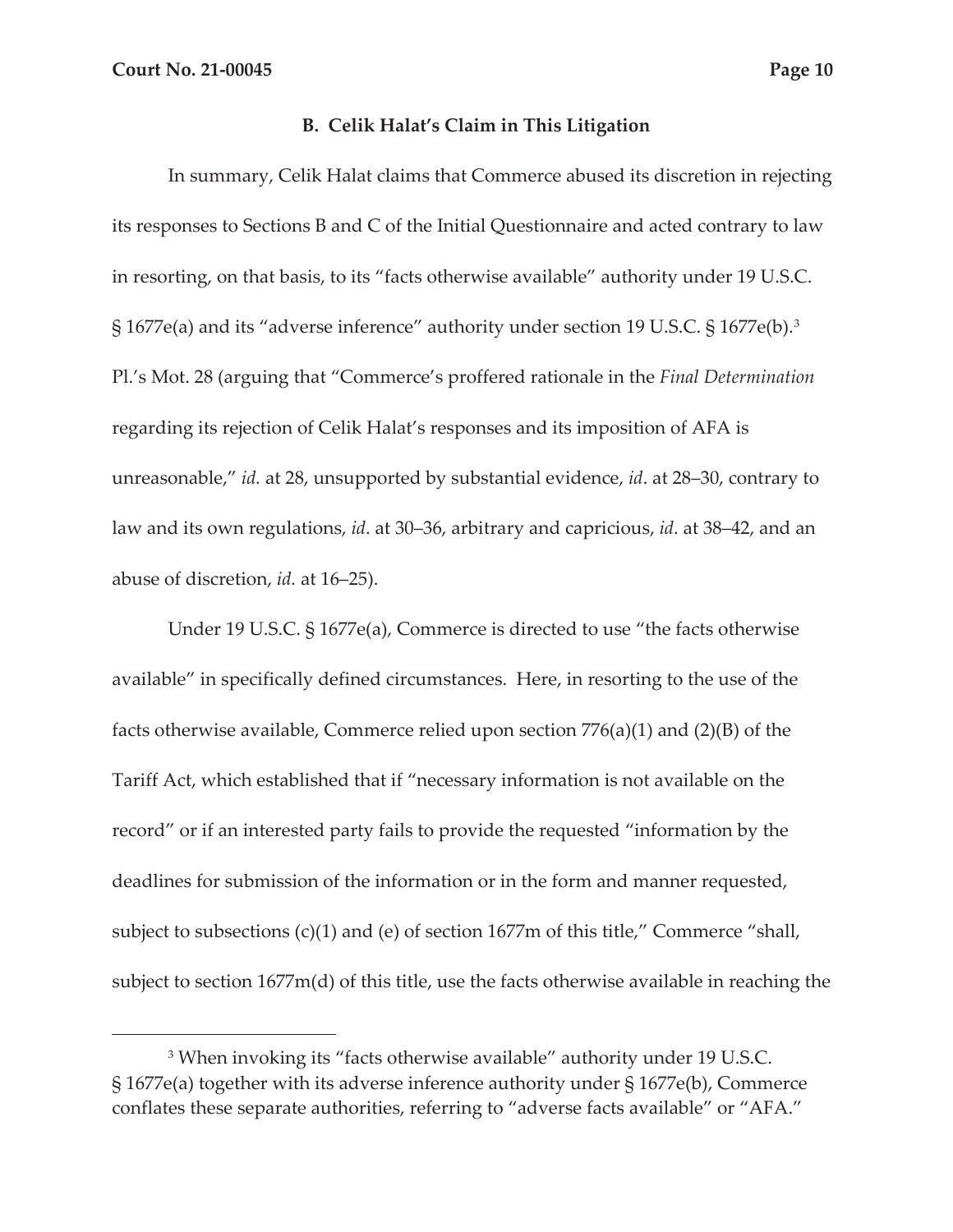applicable determination under this subtitle."According to subsection (b) of 19 U.S.C. § 1677e, where Commerce ''finds that an interested party has failed to cooperate by not acting to the best of its ability to comply with a request for information from the administering authority [i.e., Commerce], the administering authority . . . in reaching the applicable determination under this subtitle—may use an inference that is adverse to the interests of that party in selecting from among the facts otherwise available.'' 19 U.S.C. § 1677e(b)(1)(A). In exercising this authority, Commerce must recognize, as the Court of Appeals has stated, that ''the purpose of section 1677e(b) is to provide respondents with an incentive to cooperate, not to impose *punitive*, aberrational, or uncorroborated margins.'' *F.lli De Cecco Di Filippo Fara S. Martino S.p.A. v. United States*, 216 F.3d 1027, 1032 (Fed. Cir. 2000) (emphasis added).

Section 351.303 of the Department's regulations provides, generally, for the filing of documents such as questionnaire responses. *See* 19 C.F.R. § 351.303(b). Under the Department's regulations, Celik Halat was required to file its response to the Initial Questionnaire, electronically on the Department's automated "ACCESS" system, by "5 p.m. Eastern Time" on the due date, which in this instance was Monday, August 10, 2020. *See id.* § 351.303(b)(1) ("An electronically filed document must be received successfully in its entirety by the Department's electronic records system, ACCESS, by 5 p.m. Eastern Time on the due date"), (b)(2) ("A person must file all documents and databases electronically using ACCESS . . . .").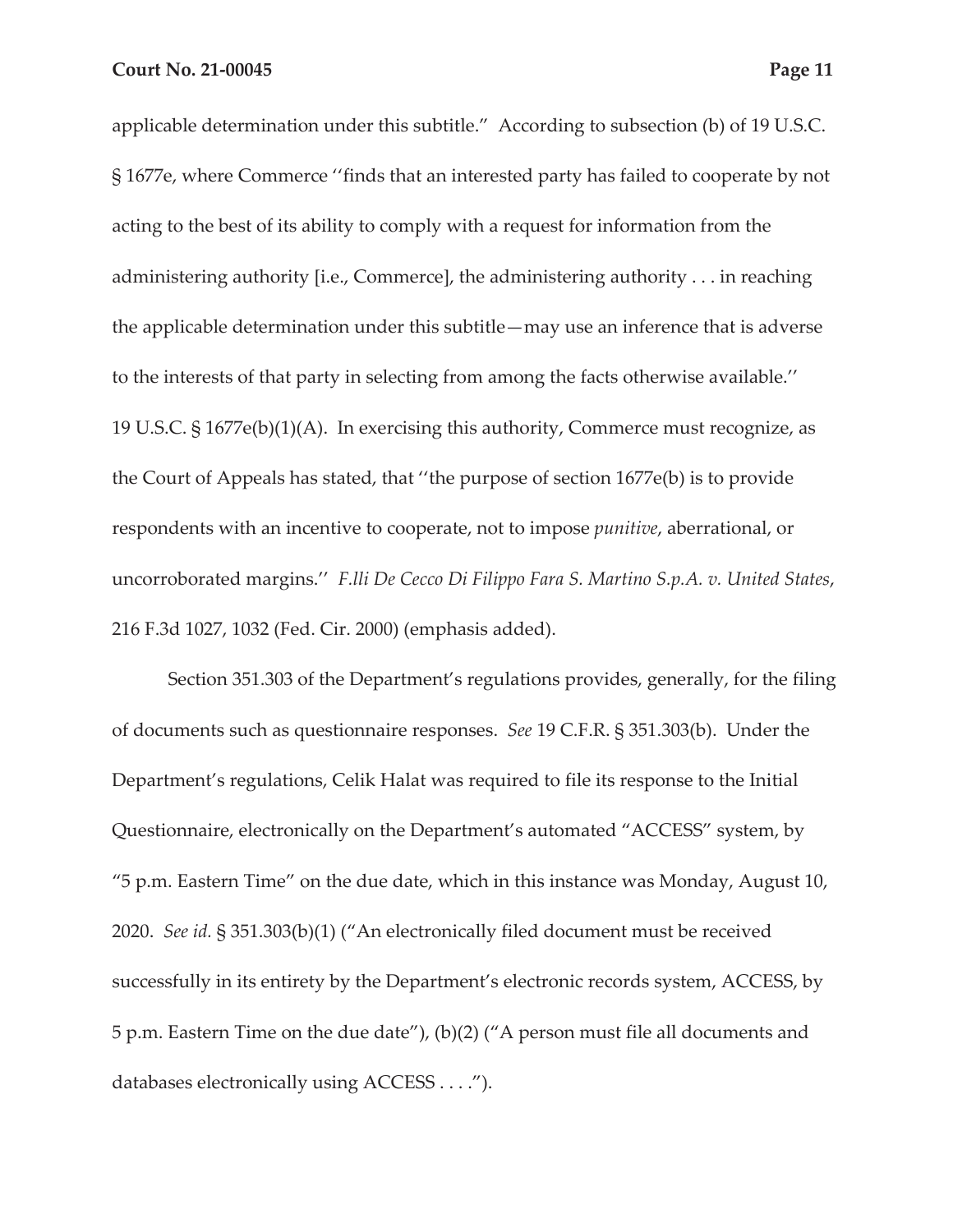The regulations, in 19 C.F.R. § 351.302, address the Department's extensions of filing requirements. "Unless expressly precluded by statute, the Secretary [of Commerce] may, for good cause, extend any time limit established by this part." *Id.* § 351.302(b). The time limits at issue in this case are the deadlines for responses to sections of a questionnaire issued by Commerce. The Department's regulation on time extensions specifically addresses the topic of "untimely" extension requests, i.e., those received after the applicable time period has expired: "An untimely filed extension request *will not be considered* unless the party demonstrates that an extraordinary circumstance exists." *Id*. § 351.302(c) (emphasis added). "An extraordinary circumstance is an unexpected event that: (i) Could not have been prevented if reasonable measures had been taken, and (ii) Precludes a party or its representative from timely filing an extension request through all reasonable means." *Id*. § 351.302(c)(2). In the preamble accompanying the promulgation of this regulation in 2013 (the "Preamble"), Commerce provided additional guidance on what would constitute an "extraordinary circumstance," which may include "a natural disaster, riot, war, *force majeure*, or medical emergency." *Extension of Time Limits,* 78 Fed. Reg. 57,790, 57,793 (Sept. 20, 2013) ("*Preamble*"). Addressing the general topic of filing difficulties, the preamble instructs that "inability . . . to access the internet" is not likely to be seen as an extraordinary circumstance. *Id*.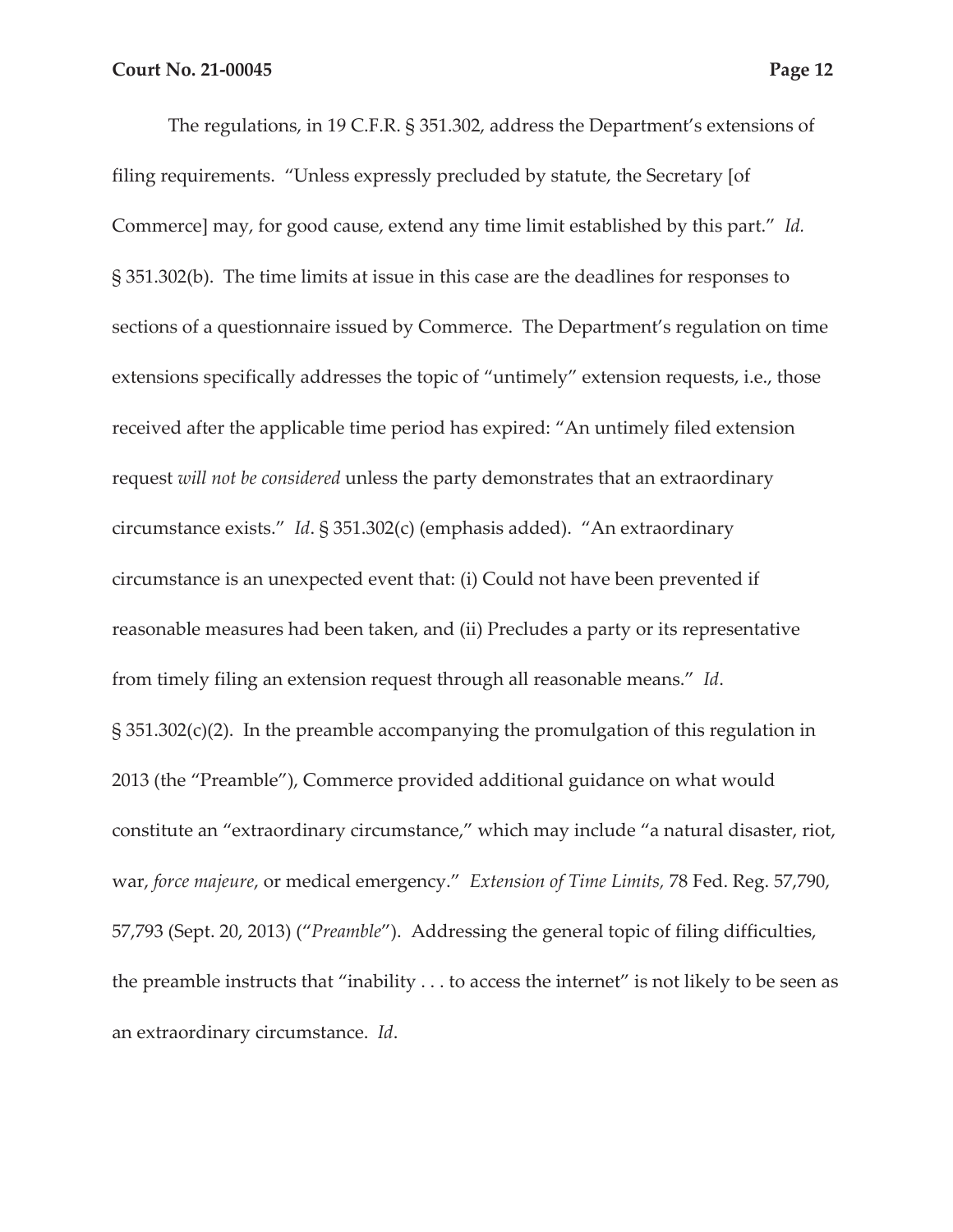# **1. The Department's Rejection of Celik Halat's Responses to Sections B and C of the Initial Questionnaire**

On August 10, 2020, Celik Halat submitted its Sections B and C Initial Questionnaire responses, but, apparently due to formatting and electronic filing issues, it failed to upload one of its exhibits to its Section B response before the 5:00 p.m. ET deadline. Pl.'s Mot. 2–3; *Commerce Letter Re: Less-Than-Fair-Value Investigation of Prestressed Concrete Steel Wire Strand from the Republic of Turkey (Aug. 19, 2020) (P.R.* Doc. 137) ("*Rejection of Sections B and C Questionnaire*"). The exhibit in question, the Home Market Sales Table, was uploaded 21 minutes late. Celik Halat states that on August 10, 2020, at 4:10 p.m. ET, "after confirming that all information and documents for Celik Halat's Sections B and C of the AD questionnaire were ready for submission to Commerce," its counsel "began to file the Section B and C responses through Commerce's ACCESS electronic records system ('ACCESS')." Pl*.*'s Mot*.* 2.

Celik Halat further states that "[a]t 4:12 p.m. ET, Celik Halat's representative received an e-mail from ACCESS with an error message, rejecting a single PDF exhibit of the [business proprietary information ('BPI')] version of the Section B response, the Home Market Sales Table, on the ground that it contained 'no searchable text.'" *Id.* "At this point, Celik Halat's representative considered but decided not to call the ACCESS help desk or the Commerce analyst for help." *Id.* at 9. Celik Halat adds that "[t]he representative had previously called the ACCESS help desk or the analyst, but was unable to reach anyone immediately, due to Covid-19 remote working arrangements."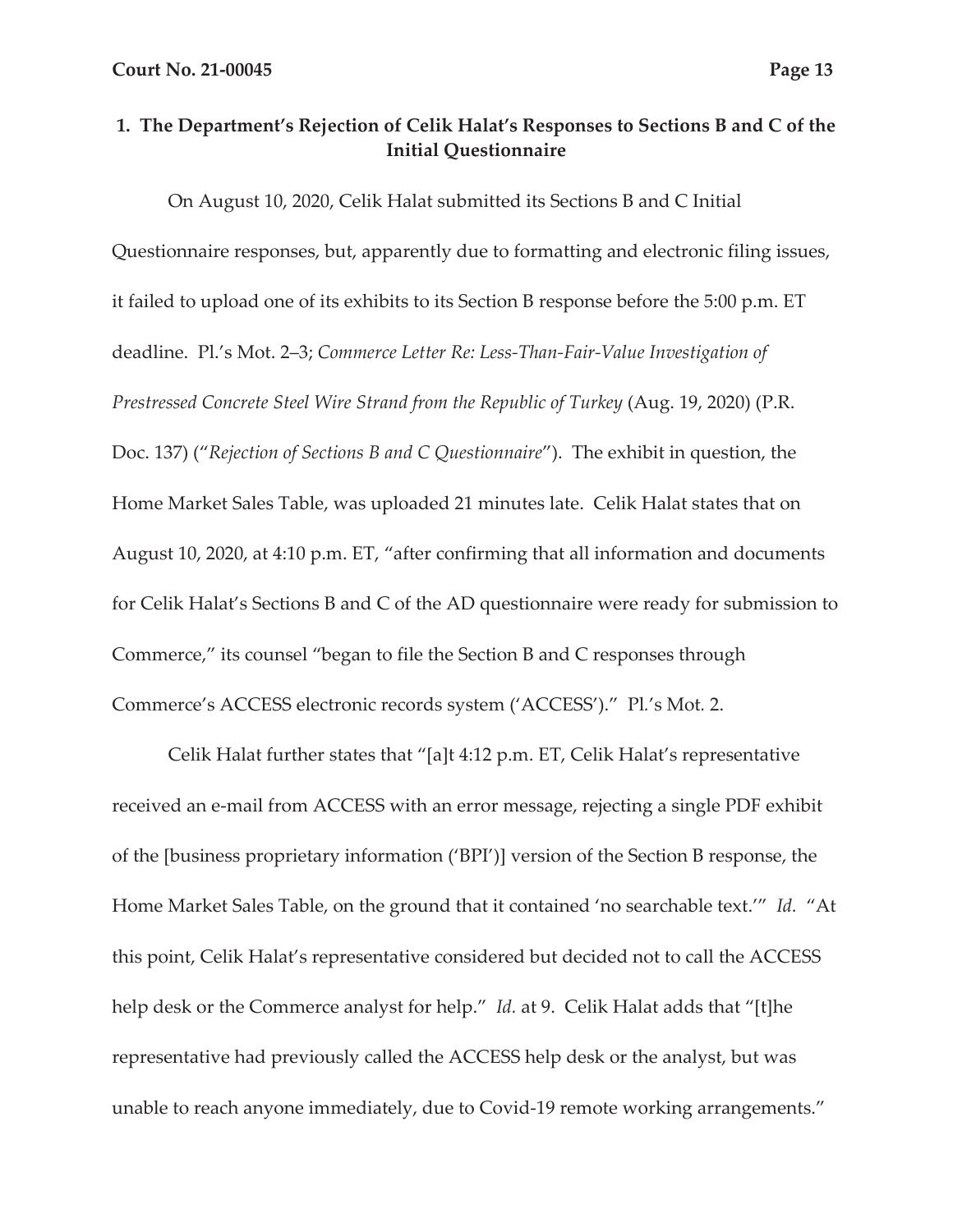Id. According to Celik Halat's version of events, the representative moved on to other parts of the filing and received confirmation that all BPI narrative files of its Section B and C Initial Questionnaire responses, all PDF versions of its Section B Initial Questionnaire response BPI exhibits, the BPI version of all Section C exhibits, the public version of the Section B response, and Exhibits C-1, C 2, C-3, and C-4 of the public Section C Initial Questionnaire response had been successfully submitted before the 5:00 p.m. deadline. *Id*. at 2–3. "Remaining exhibits of the public Section C response, Exhibits C-8, C-9, C-10 and C-11, were successfully submitted under the time stamp of 5:06 p.m. ET." *Id*. at 3. "At 5:21 p.m. ET, after numerous attempts, Celik Halat's representative gave up trying to submit the PDF version of the Home Market Sales Table, and instead filed the Excel version of the Home Market Sales Table." *Id.* "With the filing of the Excel version, Celik Halat received ACCESS' confirmation that the BPI exhibit to Section B response, the Home Market Sales Table, had been successfully submitted under the time stamp of 5:21 p.m. ET." *Id*. Celik Halat claimed that during filing, the representative "encountered unusually slow ACCESS processing times, with messages of 'waiting for ACCESS to respond.'" *Id*.

On August 18, 2020, petitioners submitted comments to Commerce on Celik Halat's Section B and C Initial Questionnaire responses, which included the assertion that "Celik Halat reported incorrect payment dates for its home market sales." *Prestressed Concrete Steel Wire Strand From Turkey — Petitioners' Comments on Celik Halat*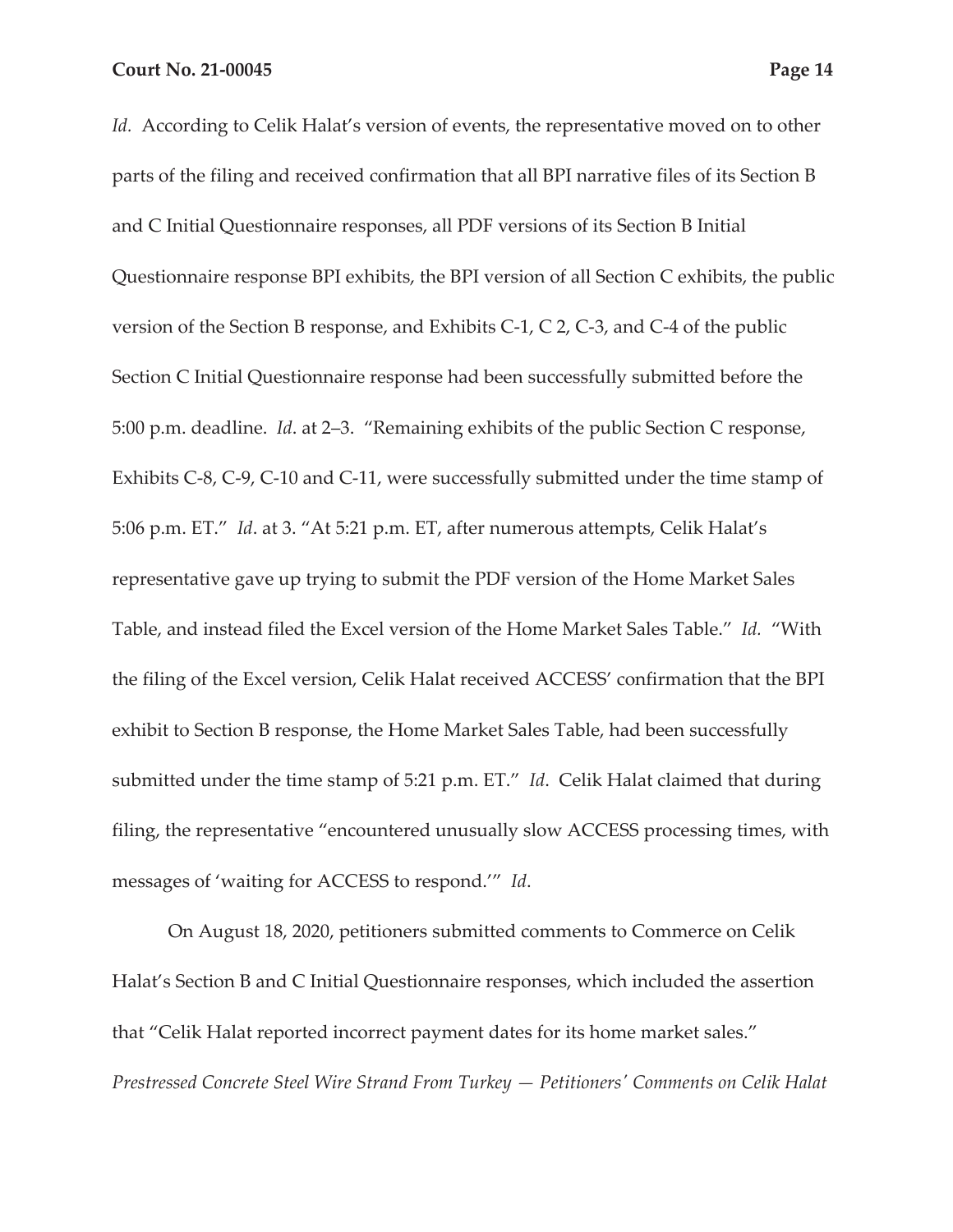*ve Tel Sanayi A.S.'s Section B and C Responses* (Dep't of Commerce ACCESS Barcode 4017548-01). The following day, on August 19, 2020, petitioners also submitted a request to the Department that it postpone its preliminary determinations in the antidumping investigation. *Prestressed Concrete Steel Wire Strand from Indonesia, Italy, Malaysia, South Africa, Spain, Taiwan, Tunisia, Turkey, and Ukraine – Petitioners' Request to Postpone Preliminary Determinations* (Dep't of Commerce ACCESS Barcode 4017412-01).

On August 19, 2020, Commerce sent Celik Halat a letter stating that it had received the responses to Section B and C of the Initial Questionnaire on August 10, 2020, but that it would reject the Section B and C Initial Questionnaire responses in their entirety because Celik Halat did not file a portion of the responses, the Home Market Sales Table, before the 5:00 p.m. deadline as required by 19 C.F.R § 351.303(b)(1). *Rejection of Sections B and C Questionnaire* at 1.4 Commerce issued a memorandum to its Central Records Unit directing it to remove the Sections B and C Initial Questionnaire responses, in the entirety, from the administrative record. *Rejection of Celik Halat Submissions* (August 19, 2020) (P.R. Doc. 136).

On August 24, 2020, Celik Halat requested that Commerce reconsider its rejection of the Sections B and C Initial Questionnaire responses. *Pre-Stressed Concrete* 

<sup>4</sup> Commerce grounded its decision solely in the delayed filing of the Home Market Sales Table filed at 5:21 p.m. Eastern Time ("ET") and did not reference the fact that Exhibits C-8, C-9, C-10, and C-11 were submitted under the time stamp of 5:06 p.m. ET.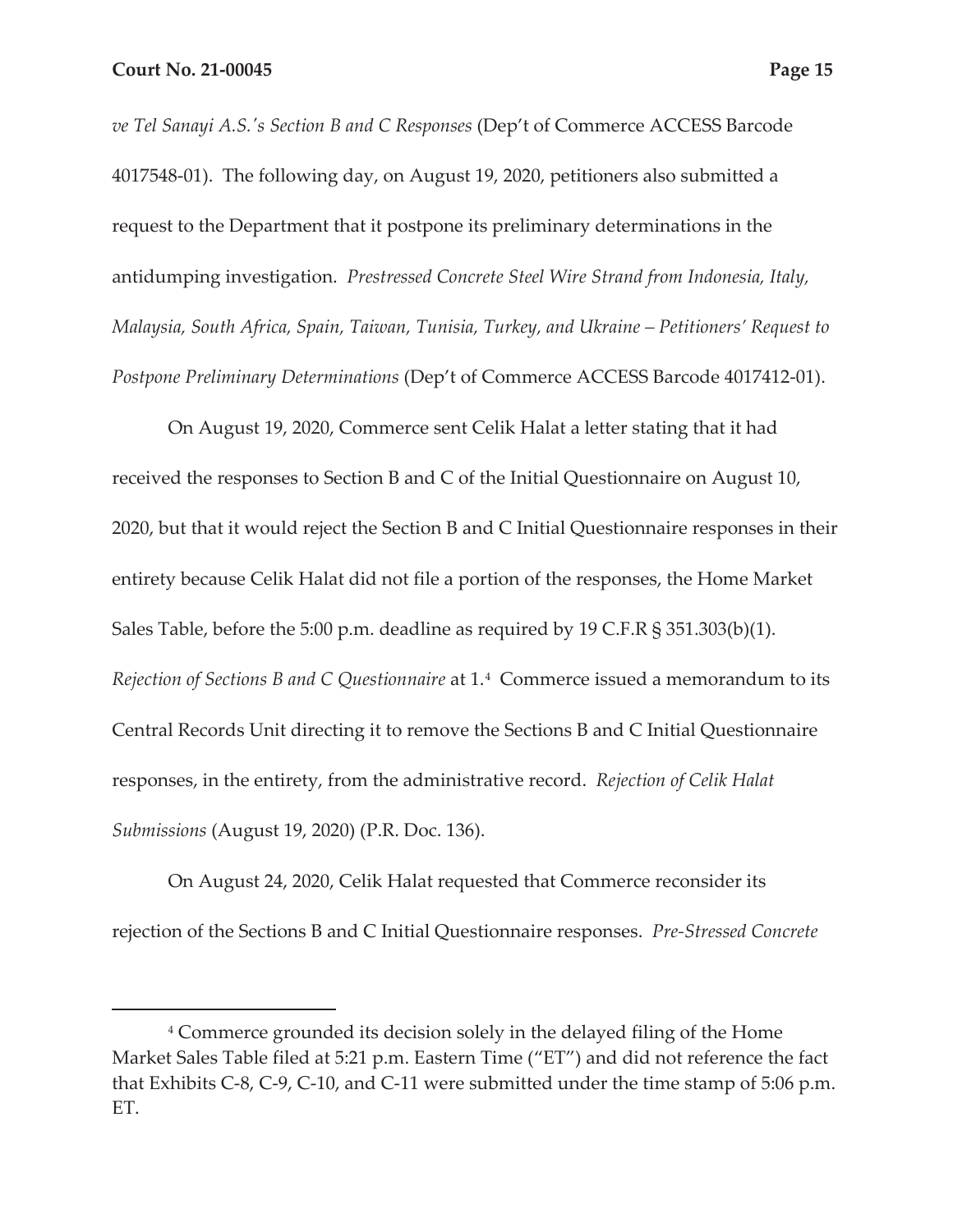*Steel Wire Strand from Turkey: Request for Reconsideration of the Department's Rejection of the Sections B&C Antidumping Questionnaire Response of Celik Halat* 2 (P.R. Doc. 139). Celik Halat acknowledged that a portion of its Section B Initial Questionnaire response was not successfully uploaded to ACCESS within the deadline but argued that, under the circumstances, it did not believe "punishing Celik Halat by rejecting the entire submission would be warranted or justified." *Id.* Celik Halat argued that the Department should exercise its discretion to accept the filing because "difficulties with the [ACCESS] interface and its repeated rejection of 'non-conforming' documents resulted in unavoidable delays that turned a simple process into a difficult and frustrating ordeal, and that ultimately result[ed] in the late filing of part of the response." *Id.* at 3. Moreover, "balancing of the equities certainly favor[s] accepting the submission." *Id.* at 12.

On August 27, 2020, Commerce denied Celik Halat's Request for Reconsideration, in short claiming that "Celik Halat was advised of both the ACCESS document format and Commerce's timeliness requirements weeks before the [Sections B and C] deadline of 5:00 pm ET on August 10, 2020." *Commerce Letter Re: Less-Than-Fair-Value Investigation of Prestressed Concrete Steel Wire Strand from the Republic of Turkey*  2 (P.R. Doc. 140). Moreover, Commerce found that the "situation described in [Celik Halat's] August 24 letter does not demonstrate the existence of extraordinary circumstances within the meaning of Commerce's regulations." *Id.*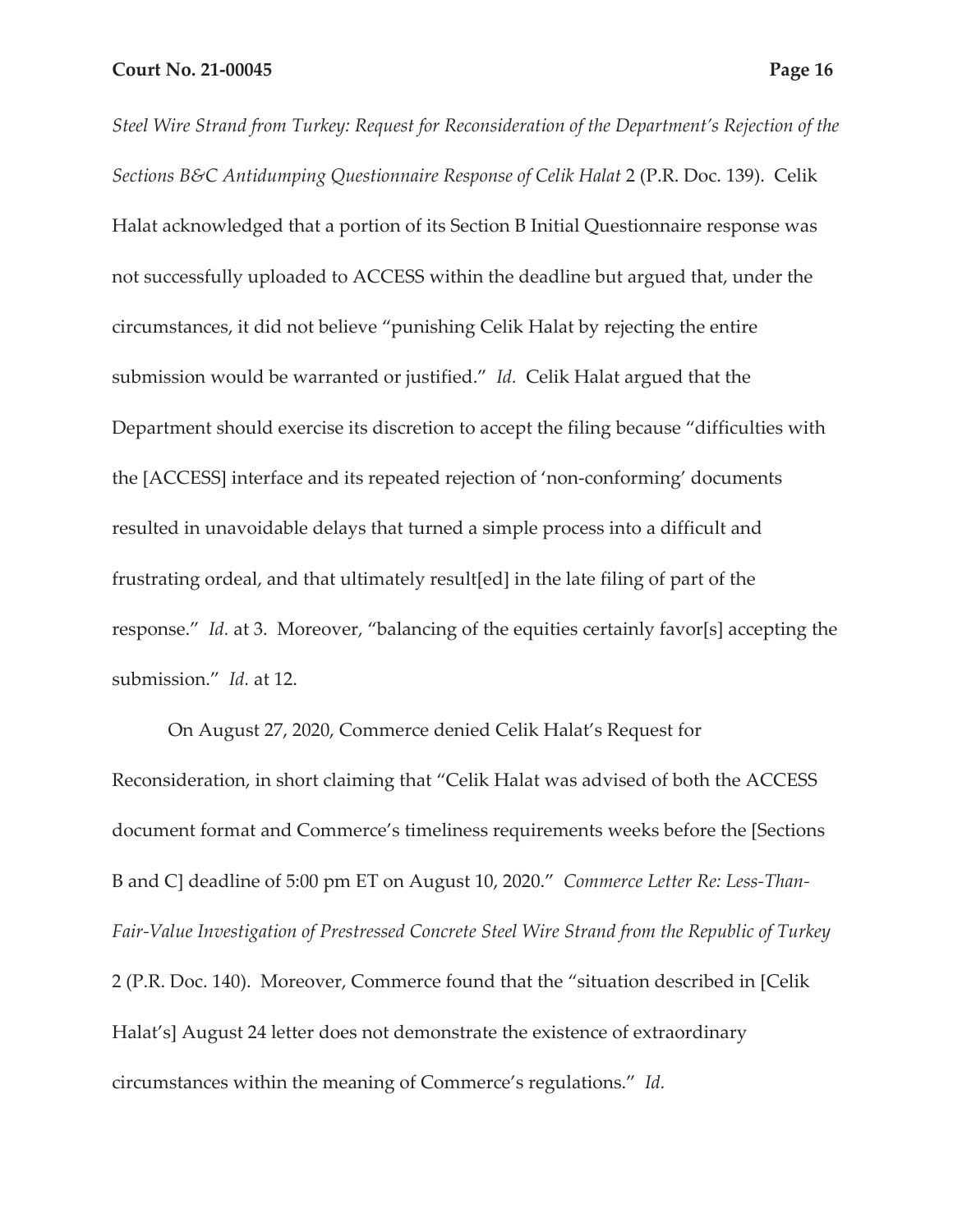On August 31, 2020, petitioners submitted a letter withdrawing their request to postpone the preliminary determination. *Prestressed Concrete Steel Wire Strand From Turkey — Petitioners' Withdrawal of Request to Postpone the Preliminary Determination* (Dep't of Commerce ACCESS Barcode 4021658-01). The letter called for Commerce to assign Güney Çelik Hasir ve Demir and Celik Halat "dumping rates based on total adverse facts available." *Id.* at 5.

On September 2, 2020, Celik Halat requested a meeting with Commerce to discuss its rejection of Celik Halat's Section B and C Initial Questionnaire responses. *Pre-Stressed Concrete Steel Wire Strand from Turkey: Request for a Meeting to Regarding the Acceptance of the Sections B and C Responses of Celik Halat ve Tel Sanayi A.S.* (P.R. Doc. 142). Commerce subsequently held a video conference call with Celik Halat to discuss the request on September 4, 2020. *Commerce's Memorandum on Video Conference with Celik Halat* (Sept. 8, 2020) (P.R. Doc. 149).

On September 8, 2020, in a response to petitioners' August 31, 2020 letter, Celik Halat requested that Commerce accept its Sections B and C Initial Questionnaire responses in full and reject petitioners' demand for imposition of total adverse facts available. *Pre-Stressed Concrete Steel Wire Strand from Turkey: Response of Celik Halat to Petitioners' Demand for Imposition of Total AFA and to the Department's Denial of Reconsideration of the Rejection of its Section B and C Responses* 2 (P.R. Doc. 147). As discussed below, Commerce decided that total "adverse facts available" was the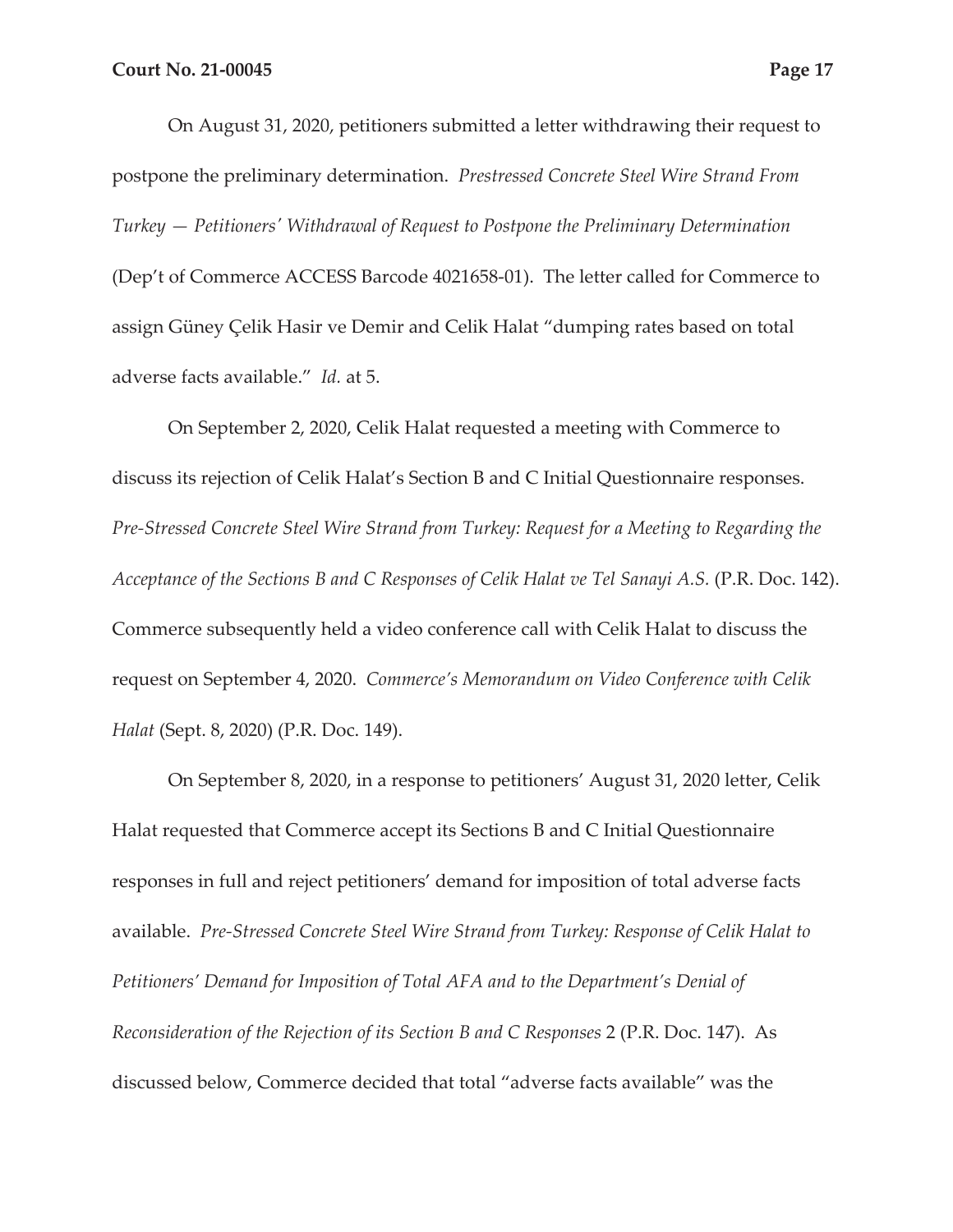appropriate resolution of the issue arising from Celik Halat's untimely filing on August 10, 2020.

# **2. The Department's Use of "the Facts Otherwise Available" under 19 U.S.C. § 1677e(a) and an Adverse Inference under 19 U.S.C. § 1677e(b)**

On September 30, 2020, Commerce published its Preliminary Determination, and, applying what it termed "adverse facts available," or "AFA," invoked both sections 776(a) and (b) of the Tariff Act, 19 U.S.C. § 1677e(a) and (b), and preliminarily assigned an estimated dumping margin of 53.65% to Celik Halat's exports. *Prelim. Determination,* 85 Fed. Reg. at 61,723–24; *Final I&D Mem.* at 4 ("In the *Preliminary Determination*, we found that, because Celik Halat failed to submit all portions of its response to sections B and C of the questionnaire by the established deadline, Celik Halat failed to cooperate to the best of its ability to comply with Commerce's request for information, within the meaning of section 776(b)(1) of the Act.").

In the Final Issues and Decision Memorandum, Commerce found no "basis to alter our use of AFA pursuant to section 776(b) of the Act, or the AFA rate assigned to Celik Halat in the Preliminary Determination." *Id*. at 5. The Final Issues and Decision Memorandum largely summarized Commerce's discussion in the Preliminary Decision Memorandum, relying on several key findings of fact. Commerce explained that "Commerce's regulations are clear that a submission is not complete until it is filed in its entirety." *Id*. Commerce, citing § 351.301(b) of its regulations, stated that Celik Halat was made aware of this rule in the cover letter of the Initial Questionnaire. *Id*. Thus,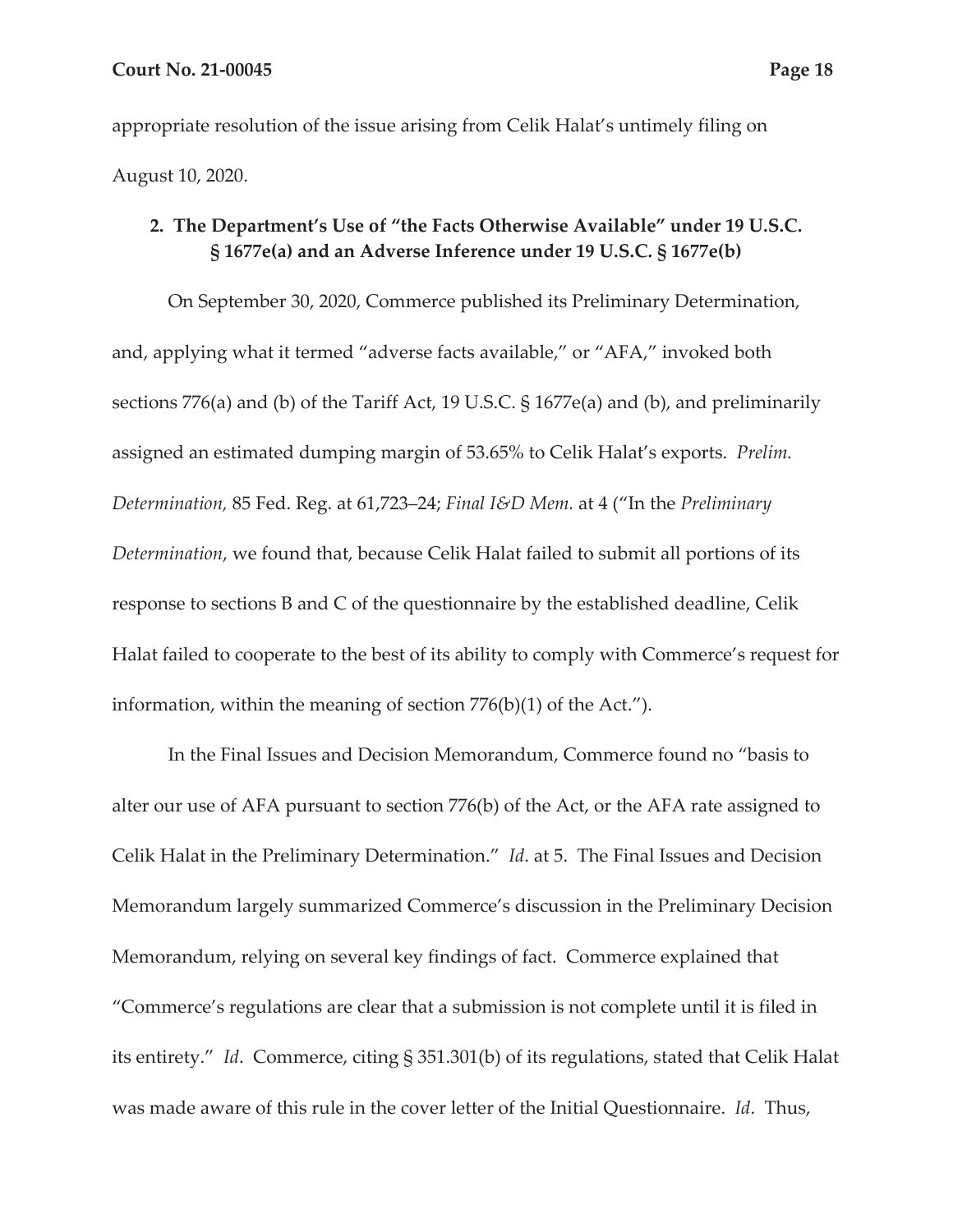Commerce found it "immaterial that portions of Celik Halat's questionnaire response were filed prior to the deadline." *Id*. Commerce stated that "Celik Halat did not file its response to sections B and C of the questionnaire in its entirety by the established deadline of 5:00 p.m. ET on August 10, 2020." *Id*. Thus, "Commerce properly rejected

sections B and C of Celik Halat's questionnaire response in its entirety as untimely." *Id*.

at 6.

Next, Commerce stated that "Celik Halat failed to request an extension of the deadline to submit its sections B and C questionnaire response when it encountered 'filing difficulties'" despite having "sufficient time to notify Commerce (i.e., either the official in charge or the ACCESS Help Desk) and request an extension of the deadline to resolve the problem prior to the expiry of the deadline." *Id*. Separately, Commerce found that "Celik Halat did not promptly submit a letter to Commerce after knowingly filing its untimely response to explain its delay and request an out-of-time extension." *Id*. In discussing the arguments made in Celik Halat's August 24, 2020 Request for Reconsideration, Commerce found that "[t]he ACCESS filing issue Celik Halat encountered due to document formatting problems was not an unexpected event." *Id*. at 7. Commerce also found that "examples of Commerce['s] previously granting out-oftime extensions are immaterial here" because "Celik Halat's problem with its questionnaire response filing was not due to 'unpredictable clerical difficulties' with ACCESS, as the Handbook provides guidance to ACCESS users on how to avoid the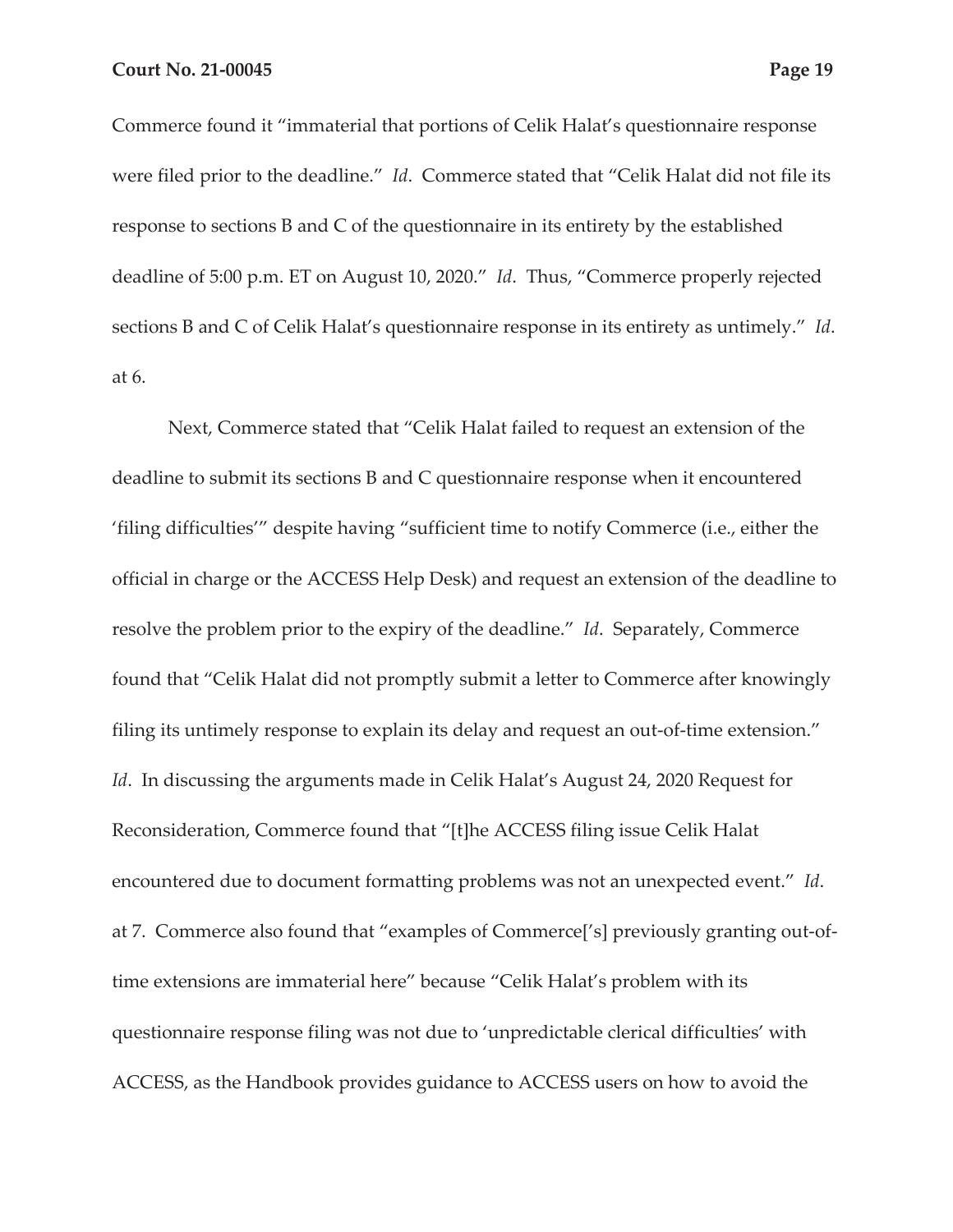specific filing issue Celik Halat encountered." *Id.* Celik Halat's failure to file its response in a timely manner was therefore not "'an unexpected event that . . . could not have been prevented if reasonable measures had been taken' under 19 CFR 351.302(c)(2)." *Id*.

In the Final Issues and Decision Memorandum, Commerce also relied for its decision upon certain language in the preamble accompanying the 2013 promulgation of current 19 C.F.R. 351.302. *See id*. at 7 (explaining that the Preamble "elaborates that extraordinary circumstances examples include 'a natural disaster, ware [sic], *force majeure*, or medical emergency) & n.33 (citing *Preamble*, 78 Fed. Reg. at 57,792). Commerce added that "[t]he *Extension of Time Limits* also states that 'insufficient resources, inattentiveness, or the inability of a party's representative to access the Internet on the day on which the submission was due' are unlikely examples of an extraordinary circumstance." *Id*. at 7 (citing *Preamble*, 78 Fed. Reg. at 57,792).

## **3. The Underlying Facts and Circumstances Demonstrate that the Department's Decision Was an Abuse of Discretion**

Plaintiff argues that the Department's imposition of a bright-line rule rejecting its Section B and C Initial Questionnaire response and its application of 19 U.S.C. § 1677e constituted an abuse of discretion. Pl.'s Mot. 16–25. Upon review of the evidence of record as a whole, this court agrees. "An agency abuses its discretion where, inter alia, 'the decision . . . represents an unreasonable judgment in weighing relevant factors.'" *Brenner v. Dep't. of Veteran Affairs*, 990 F.3d 1313, 1324 (Fed. Cir. 2021) (*quoting Star Fruits*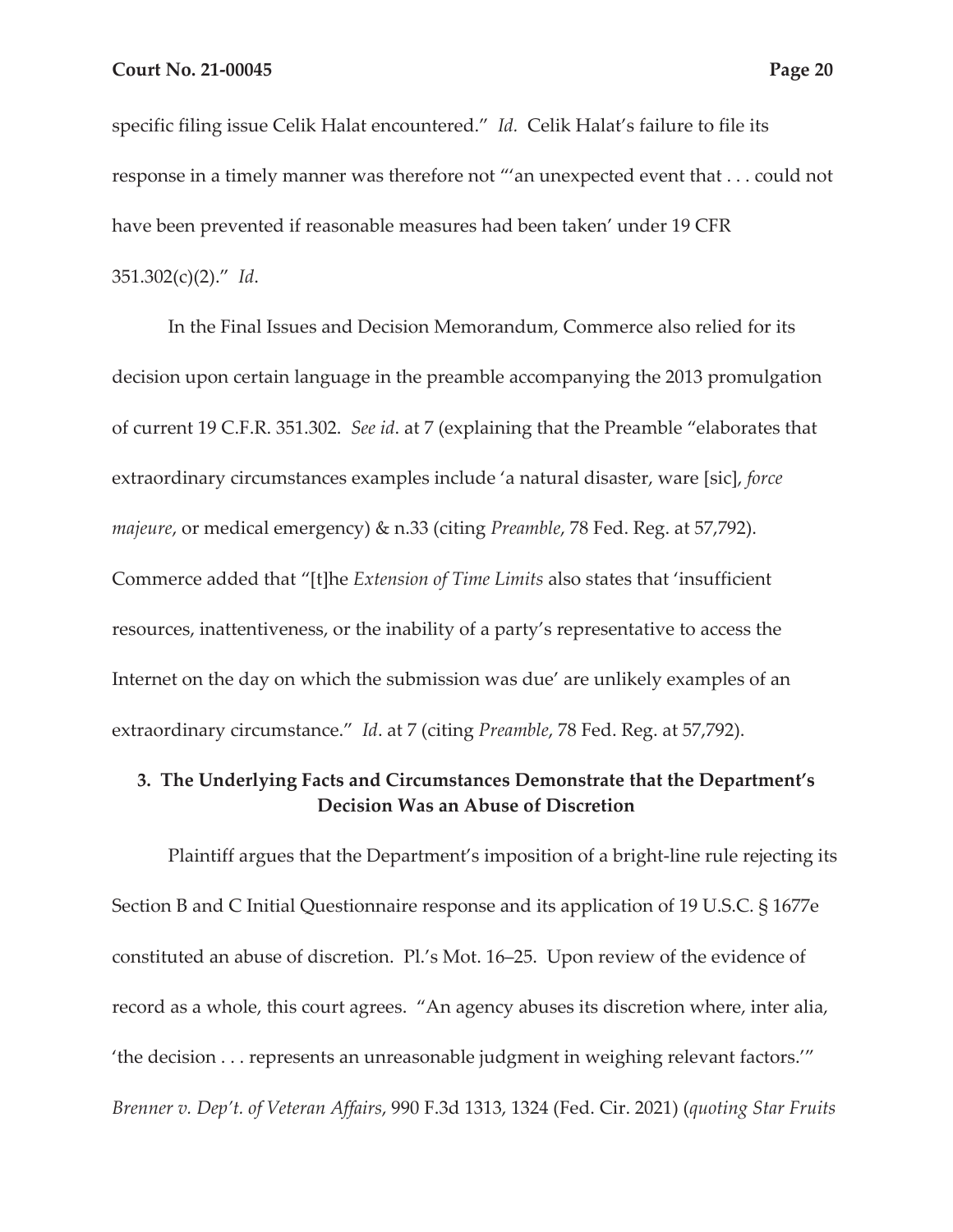*S.N.C. v. United States*, 393 F.3d 1277, 1281 (Fed. Cir. 2005)). Here, Commerce based its use of the facts otherwise available and an adverse inference on what was no more than a minor incident of non-compliance with an ACCESS filing requirement that had no appreciable effect on the antidumping duty investigation. Commerce reached this decision despite record evidence that Celik Halat timely requested extensions to file the submission in question, which Commerce in large part denied.

Defendant and defendant-intervenors, largely echoing the reasoning outlined in the Final Issues and Decision Memorandum, contend that the Department's rejection of the untimely submission was not an abuse of discretion. Def.'s Resp. at 8–15; Def.- Intervenors Resp. 25–30. Defendant argues that Commerce has broad discretion to establish its own rules governing administrative procedures, including the establishment and enforcement of time limits, Def.'s Resp. at 8, and that "[h]ere, Commerce provided a reasoned explanation for rejecting Celik Halat's untimely filed response." *Id* at 9. Commerce has broad discretion in establishing its own rules governing the administrative procedure, but in applying those rules to an individual circumstance, Commerce lacked the discretion to impose a draconian and punitive sanction in the circumstance presented. The court's examination of the larger body of record evidence bearing on that circumstance, including Celik Halat's attempts to comply and the events that occurred on the afternoon of August 10, 2020, supports the court's conclusion.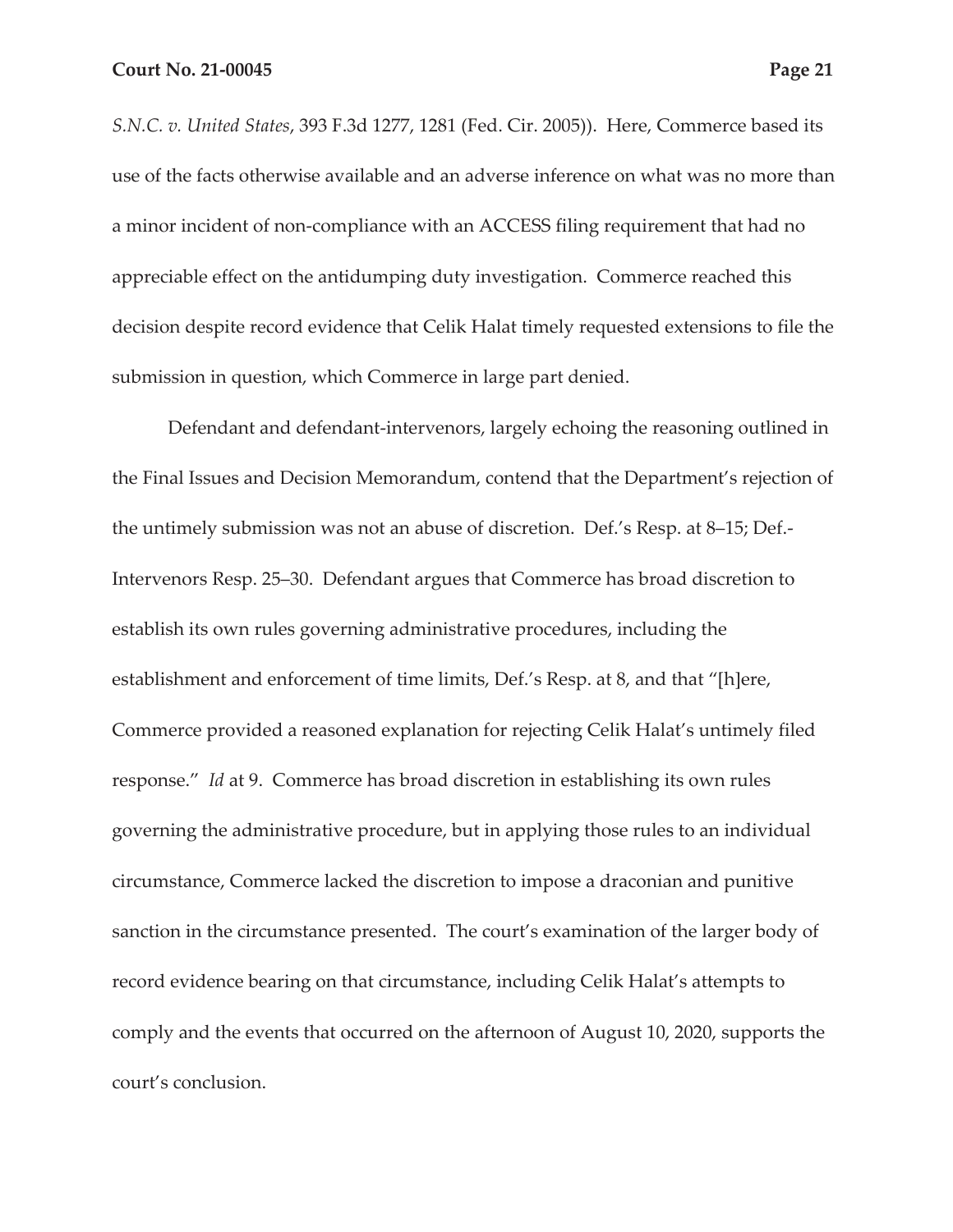Before the date of the filing, Celik Halat anticipated that it would have difficulty meeting the filing deadline for its Sections B, C, and D Initial Questionnaire responses and made repeated extension requests. On July 22, 2020, Celik Halat submitted an extension request of the July 27, 2020 deadline for Sections B, C, and D of the Department's Initial Questionnaire, requesting an extension to August 17, 2020*. Prestressed Concrete Steel Wire Strand from Turkey (A-489-842): Extension Request of Celik Halat ve Tel Sanayi A.S." ("Celik Halat") for SECTION B-C-D in the AD investigation (*P.R. Doc. 103). Celik Halat reiterated the reasons outlined in its prior July 7, 2020 extension request for its Section A Initial Questionnaire response, including the COVID-19 pandemic, the corresponding lockdown of Turkey, Celik Halat's office closures, and the lack of a robust work-from-home infrastructure. *Id.* at 2. Celik Halat also mentioned that Turkey would be observing a religious holiday starting July 30 and extending until August 4, and that "everywhere is literally closed." *Id.* at 3. On July 23, 2020, Commerce issued a letter to Celik Halat, granting the extension request in part, extending Celik Halat's response deadline to Sections B, C, and D of the Initial Questionnaire to August 10, 2020. *Commerce Letter Re: Less-Than-Fair-Value Duty Investigation of Prestressed Concrete Steel Wire Strand from the Republic of Turkey* (P.R. Doc. 106). Commerce, again, claimed that it could not grant the request in its entirety due to the "statutory deadlines in this investigation." *Id.* at 1.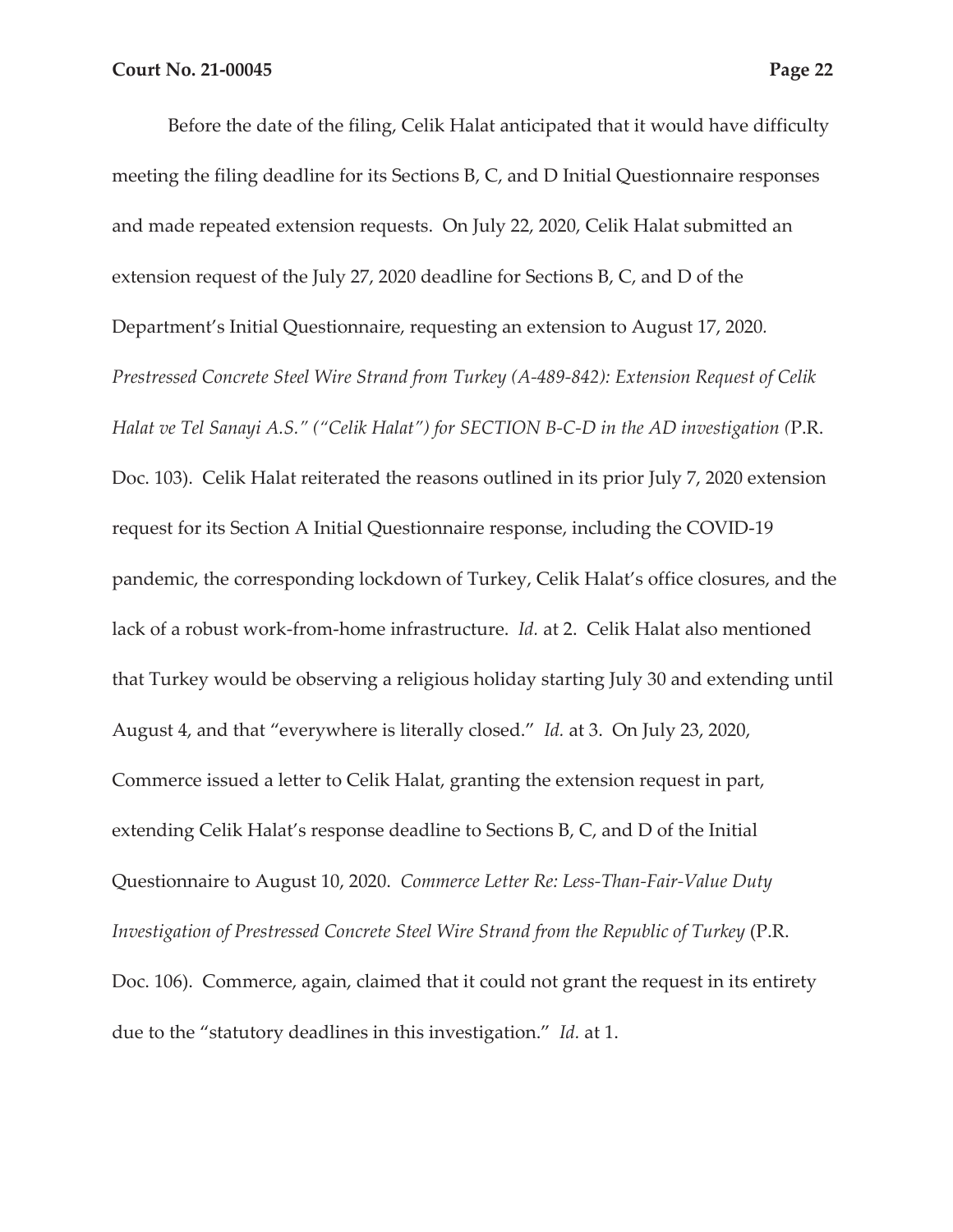On August 4, 2020, Celik Halat submitted another extension request for its Sections B, C, and D Initial Questionnaire responses. *Prestressed Concrete Steel Wire Strand from Turkey (A-489-842): Extension Request of Celik Halat ve Tel Sanayi A.S." ("Celik Halat") for supplemental SECTION B-C-D in the AD investigation* (P.R. Doc. 113). Specifically, Celik Halat requested an additional four days to respond to each section, explaining that an "unfortunate accident had happened and CELIK HALAT's finance manager had a minor traffic accident on his return to work from his family visit" and "he [was] on sick leave and resting in his home." *Id.* at 2. Celik Halat stated that if Commerce would not grant the four-day extension to August 14, 2020 for its Sections B, C, and D Initial Questionnaire responses, then Celik Halat would appreciate an extension only for the Section D response. *Id.* Later that day, Commerce issued a letter to Celik Halat, denying the extension request entirely, claiming that it could not grant the request due to the "statutory deadlines in this investigation." *Commerce Letter Re: Less-Than-Fair-Value Duty Investigation of Prestressed Concrete Steel Wire Strand from the Republic of Turkey* (Aug. 4, 2020) (P.R. Doc. 114).

The following day, Celik Halat submitted yet another extension request for its Section D Initial Questionnaire response, asking Commerce to extend the deadline three days until August 13, 2020. *Pre-stressed Concrete Steel Wire Strand from Turkey (A-489- 842): Extension Request of Celik Halat ve Tel Sanayi A.S." ("Celik Halat") for SECTION D in the AD investigation* 2 (Aug. 5, 2020) (P.R. Doc. 115). Celik Halat reiterated that its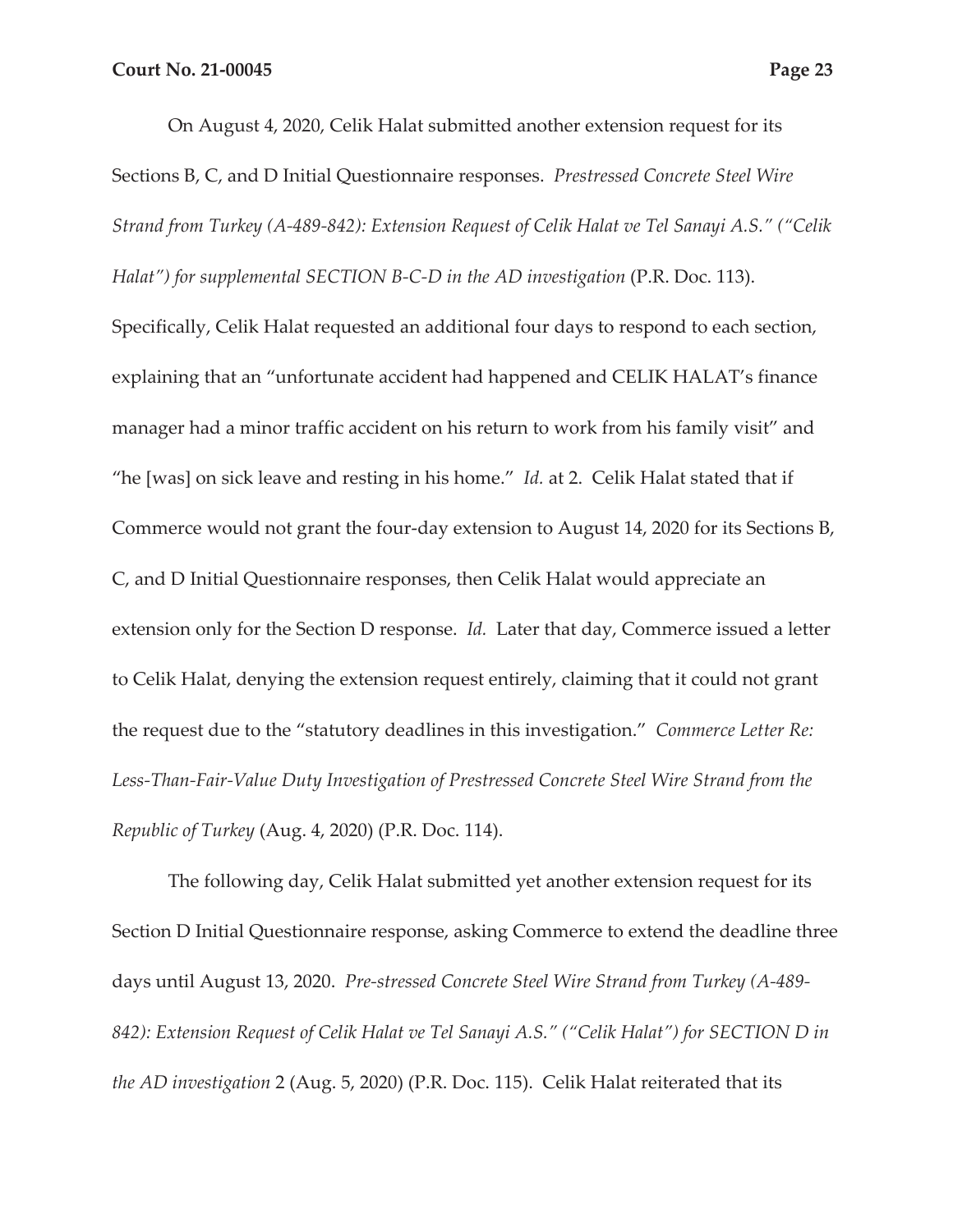finance manager was on sick leave due to the traffic accident and stated that "[h]is absence is seriously affecting our ability to answer Sections B, C & D questionnaire and in particular Section D response" and that this made it "almost impossible to answer Section D questionnaire by August 10, 2020." *Id*. Commerce issued a letter to Celik Halat granting its extension request, extending the deadline for Section D of the Initial Questionnaire to August 13, 2020. *Commerce Letter Re: Less-Than-Fair-Value Duty Investigation of Prestressed Concrete Steel Wire Strand from the Republic of Turkey* (Aug. 5, 2020) (P.R. Doc. 116) ("*Commerce Letter Granting Section D Extension Request"*). In the letter, Commerce also stated that it would not be able to "grant <u>any</u> further extension of the deadlines for Celik Halat's initial AD questionnaire response." *Id.* at 1 (emphasis in original).

The court notes, first, that Celik Halat made repeated, timely extension requests for its Section B and C Initial Questionnaire responses and that Commerce was somewhat parsimonious in granting those requests. The Department's grounding of its reasoning for denying extension requests in its "statutory deadlines" is open to question. Had Commerce granted the four-day extension requested in the August 4, 2020 extension request, which would have moved the August 10, 2020 deadline to August 14, 2020, it still would have had 47 days to issue timely the Preliminary Determination on September 30, 2020. And there is no record evidence that doing so would have delayed the issuance of the Final Determination.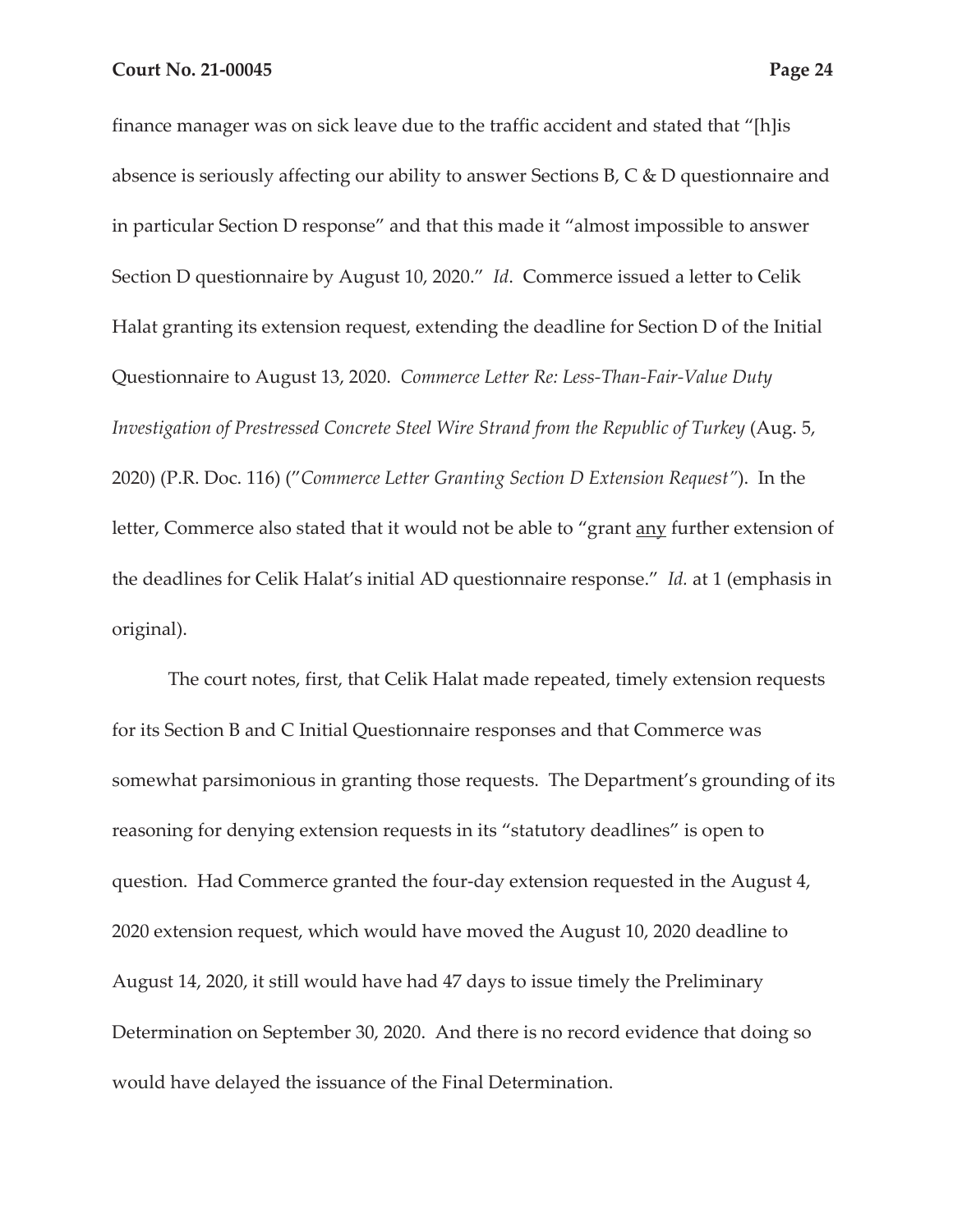In its Final Issues and Decision Memorandum, Commerce reasoned that its rejection of Celik Halat's Section B and C Initial Questionnaire responses was justified because Celik Halat failed to request an extension of the deadline to submit its Sections B and C Initial Questionnaire responses when it encountered filing difficulties despite having "sufficient time to notify Commerce." *Final I&D Mem.* at 6. Commerce added another justification, noting that Celik Halat did not "promptly submit a letter to Commerce after knowingly filing its untimely response to explain its delay and request an out-of-time extension." *Id*. While this court agrees that it would have been prudent for Celik Halat's representative to file an extension request, timely or otherwise, the court also notes the existence of record evidence to support a reasonable belief on the part of the submitter that both of these efforts would have been futile.

In its August 5, 2020 letter granting the Section D extension request, Commerce also addressed the matter of the timing for the filing of responses to Sections B and C of the Initial Questionnaire. As noted above, Celik Halat had sought an extension until August 17, 2020 to file these responses but had been allowed only an extension to August 10, 2020. The letter stated, as to these responses, that "[w]e remind you that Celik Halat's response to sections B and C of Commerce's initial AD questionnaire remains due no later than 5:00 p.m. Eastern Time (ET) on Monday, August 10, 2020." *Commerce Letter Granting Section D Extension Request* at 1. While this sentence was appropriate, the sentence that followed was not. The sentence read, "Please note that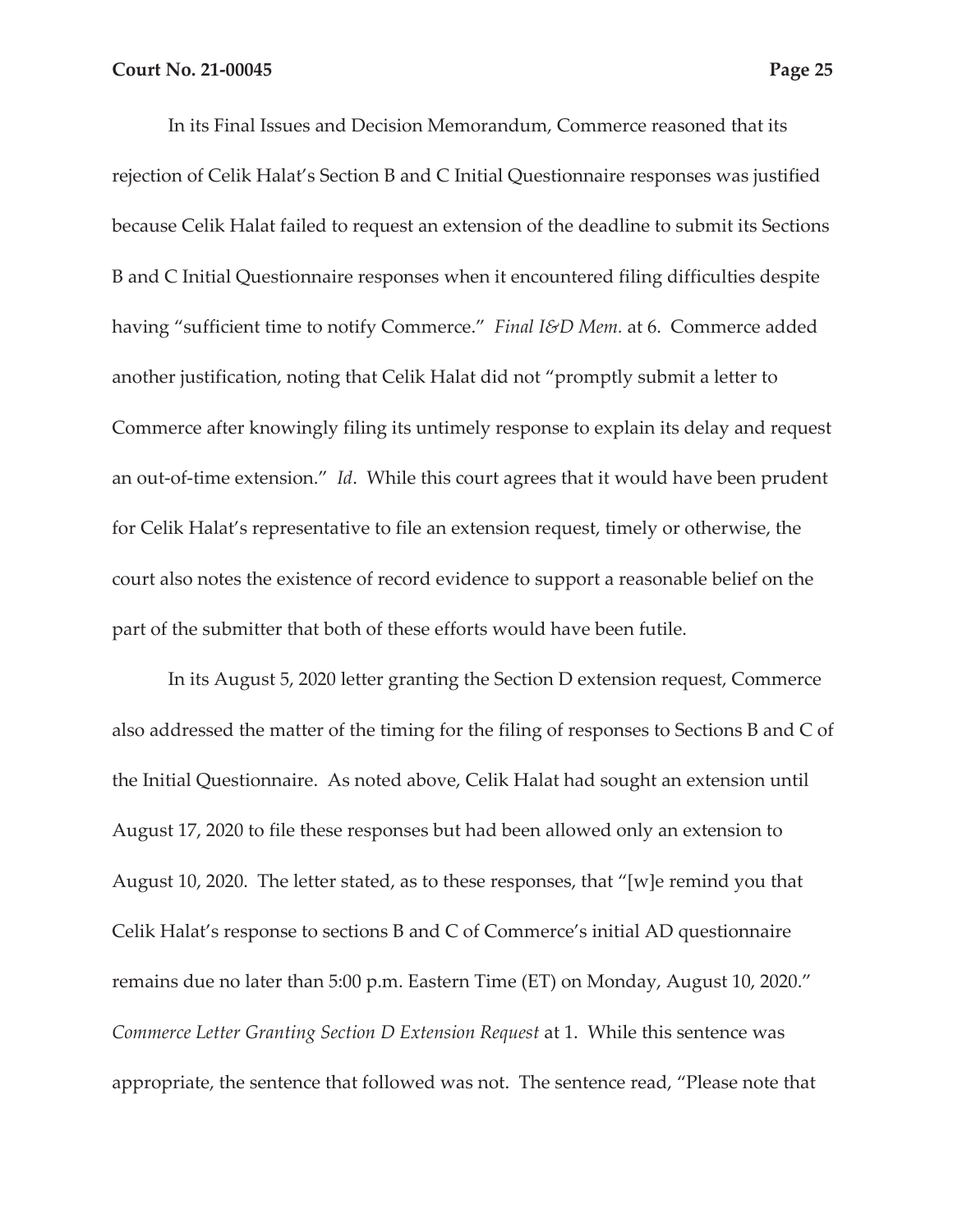we will not be able to grant any further extension of the deadlines for Celik Halat's initial AD questionnaire response." *Id*. (emphasis in original)*.* This emphatic and unambiguous statement in the August 5 letter was itself an abuse of discretion on the part of Commerce. It foreclosed any future extension whatsoever (whether or not upon a timely request, even a brief one on an emergency basis) and even one necessitated by what Commerce might consider an "extraordinary circumstance" as described by 19 C.F.R. § 351.302(c). This intimidating language reasonably could be expected to cause Celik Halat's representative, taking Commerce at its word, to conclude five days later that Celik Halat would not be granted even a brief extension on the afternoon of August 10, 2020, that attempting to obtain one would only delay things further, and that the best course of action instead was continuing the effort to file before the 5:00 p.m. deadline all of the Section B and C Initial Questionnaire responses with all associated exhibits in a form that would be successfully uploaded in the ACCESS system. The court, therefore, rejects the Department's rationale that Celik Halat's representative should have made a timely extension request on the filing date or should have submitted an "untimely" extension request at the earliest opportunity.<sup>5</sup>

<sup>5</sup> The language of 19 C.F.R. § 351.302(c) was a further discouragement for Celik Halat's filing, as soon as possible, what Commerce terms an "untimely" extension request. This regulation warns, in unambiguous language, that "[a]n untimely filed extension request *will not be considered* unless the party demonstrates that an extraordinary circumstance exists." 19 C.F.R. § 351.302(c) (emphasis added). The regulation set forth a standard that, as applied to the situation confronting Celik Halat's (continued . . .)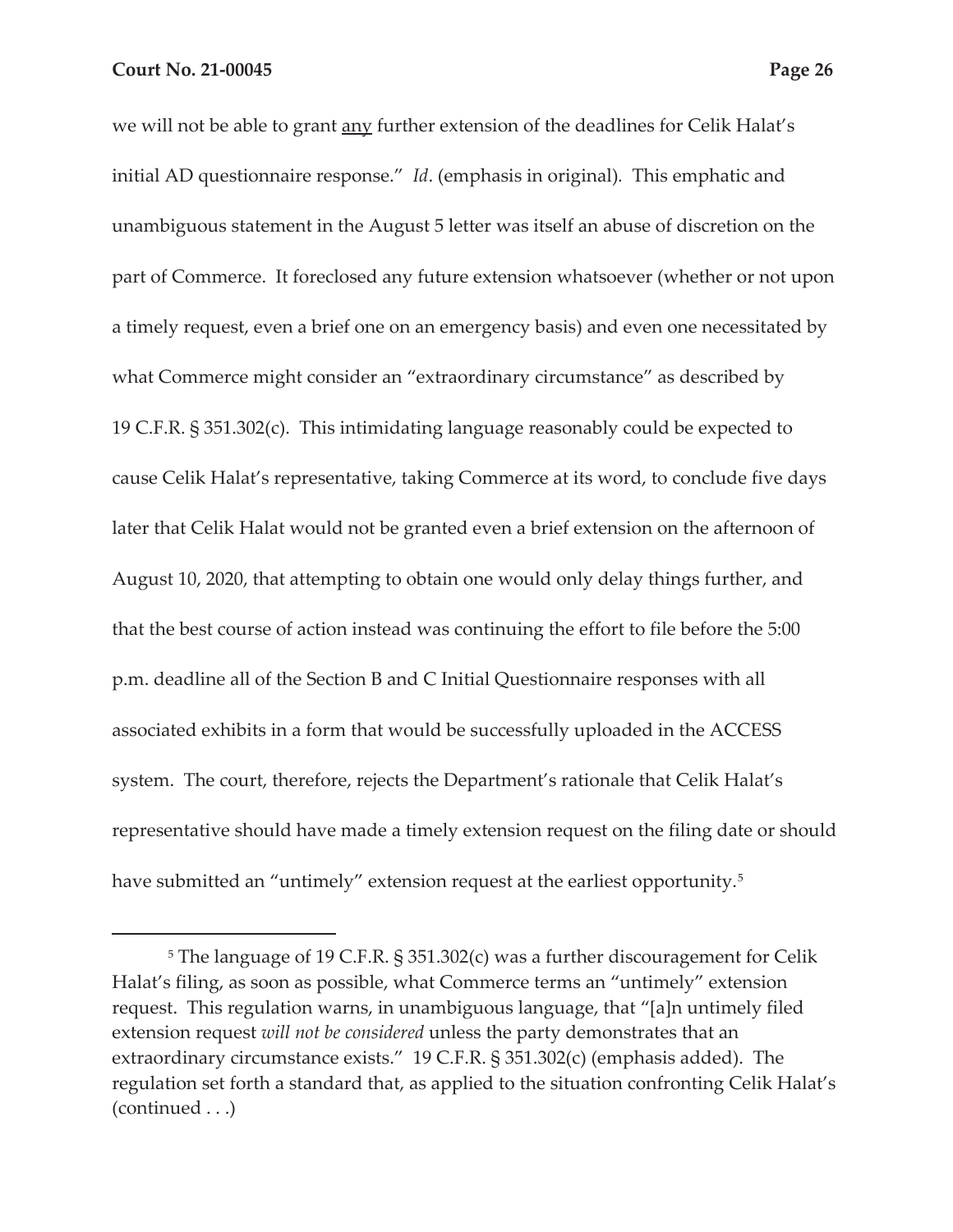Had Celik Halat's representative filed an extension request when the difficulty encountered with the filing of the Home Market Sales Table exhibit appeared (which plaintiff states, and defendant does not contest, was at 4:12 p.m. ET), one of three events would have occurred. If Commerce, consistent with the language in the Department's August 5, 2020 letter, rejected the emergency extension request, then the representative may have lost additional time seeking the request, and the filing of the exhibit may have occurred even later than 5:21 p.m. A second possibility is that Commerce, despite the language in the August 5 letter, would have granted a brief extension, in which case the need for this litigation would not have arisen. The court notes a third possibility: Celik Halat's representative would not have received an answer from Commerce in the short time remaining before the 5:00 p.m. deadline. As the court explains below, the result of that event also would have been that the need for this litigation never would have arisen.

The Preamble to the 2013 regulatory amendment states that "[f]or submissions that are due at 5:00 p.m., if the Department is not able to notify the party requesting the

representative on the afternoon of August 10, 2020, was unforgiving: the regulation expressly confined an "extraordinary circumstance" to one that "could not have been prevented if reasonable measures had been taken" and that "[p]recludes a party or its representative from timely filing an extension request through all reasonable means." *Id.* § 351.302(c)(2). In light of the language of the regulation, Celik Halat's representative reasonably could conclude that Commerce would not consider the technical filing issues encountered on August 10, 2020 to constitute an extraordinary circumstance.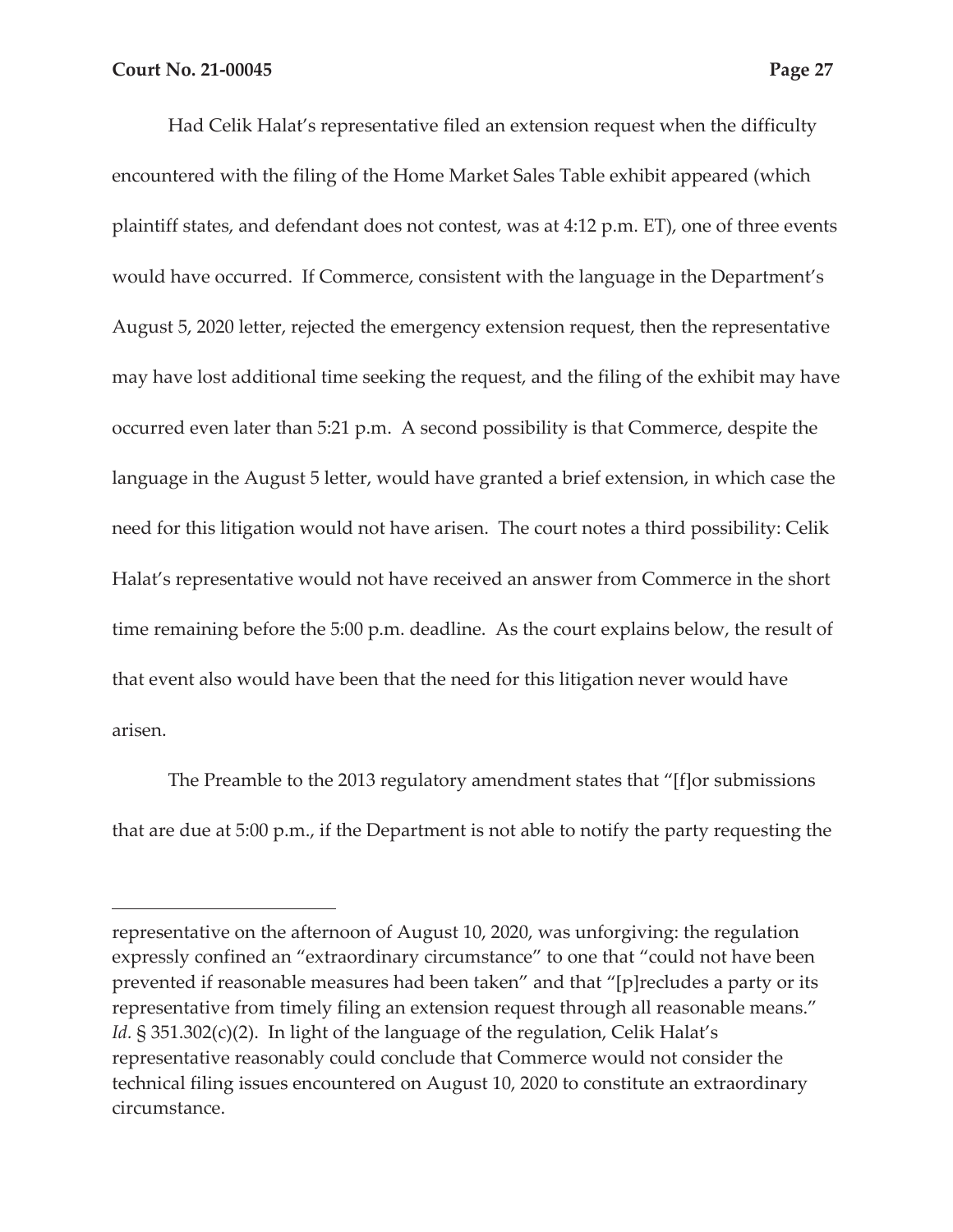extension of the disposition of the request by 5:00 p.m., then the submission would be due by the opening of business (8:30 a.m.) on the next work day." *Preamble*, 78 Fed. Reg*.* at 57,792 (citing 19 C.F.R. § 351.103(b), which sets forth general information, including office hours, but does not address the time at which submissions are due). Notably, Commerce made no mention of this Preamble language in its Final Issues and Decision Memorandum, and none of the parties identified it in briefing in this case. Considering it *sua sponte*, the court declines to apply it to plaintiff's prejudice. While litigants are presumed to be on notice of preamble language that interprets a regulation being promulgated, the "8:30 a.m." preamble language is not interpretive but a substantive provision that Commerce should have included in the codified regulation. Had Commerce done so, it is possible that Celik Halat's representative would have been aware of it. But it is not reasonable for the court to expect a filer to be on notice of, or to allow a litigant to be prejudiced by, a substantive regulatory provision buried within preamble language, especially a provision that was published in the Federal Register nearly seven years before the due date of a filing and never issued as a regulation or rule.

Nevertheless, the Preamble language is relevant to this dispute in a certain respect. Under the rule it states, a filer encountering technical difficulty filing on ACCESS could obtain an automatic extension until 8:30 a.m. the next business day simply by submitting a request for a brief extension close to a 5:00 p.m. filing deadline.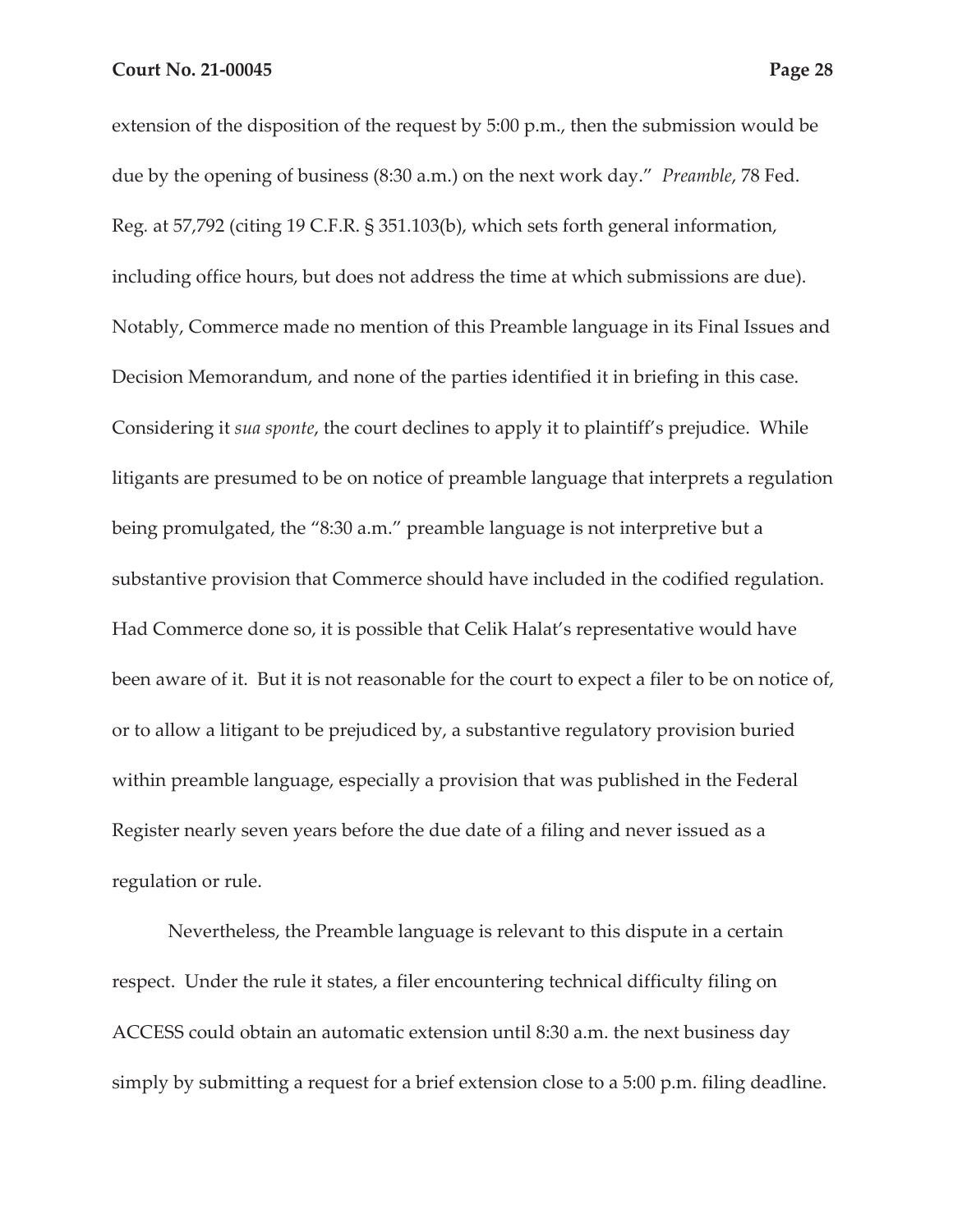The "8:30 a.m." regulatory provision hidden in the Preamble indicates to the court that in this situation, Commerce made far too much of the filing of an exhibit that occurred 21 minutes after the 5:00 p.m. deadline but more than 15 hours before 8:30 a.m. on the next business day. This uncodified regulatory provision is another reason the court concludes that the Department's severely penalizing the 21-minute delay in Celik

Halat's filing of the exhibit was an abuse of its discretion.

Defendant-intervenors argue that "to the extent [Celik] Halat's post-rejection request is deemed an 'untimely filed' extension request, [Celik] Halat failed to demonstrate that an extraordinary circumstance existed, as Commerce properly concluded." Def.-Intervenors' Resp. 19. But even were the court to presume, *arguendo*, that Celik Halat's representative had not described what Commerce would consider an "extraordinary circumstance"—and on these particular facts the court need not decide that issue—Commerce imposed a grossly disproportionate penalty for what essentially was a minor technical violation that had no discernible effect on the investigation. While Commerce has the authority to establish and enforce its own regulations, it is not free to apply its "extraordinary circumstance" rule in so harsh a way as to produce an unjust and punitive result. *See F.lli De Cecco Di Filippo Fara S. Martino S.p.A.*, 216 F.3d at 1032 (cautioning against a punitive, as opposed to remedial, use of 19 U.S.C. § 1677e(b)).

Plaintiff cites a series of decisions to support the proposition that "[a]s confirmed by court precedent, the antidumping duty statute prohibits Commerce from taking an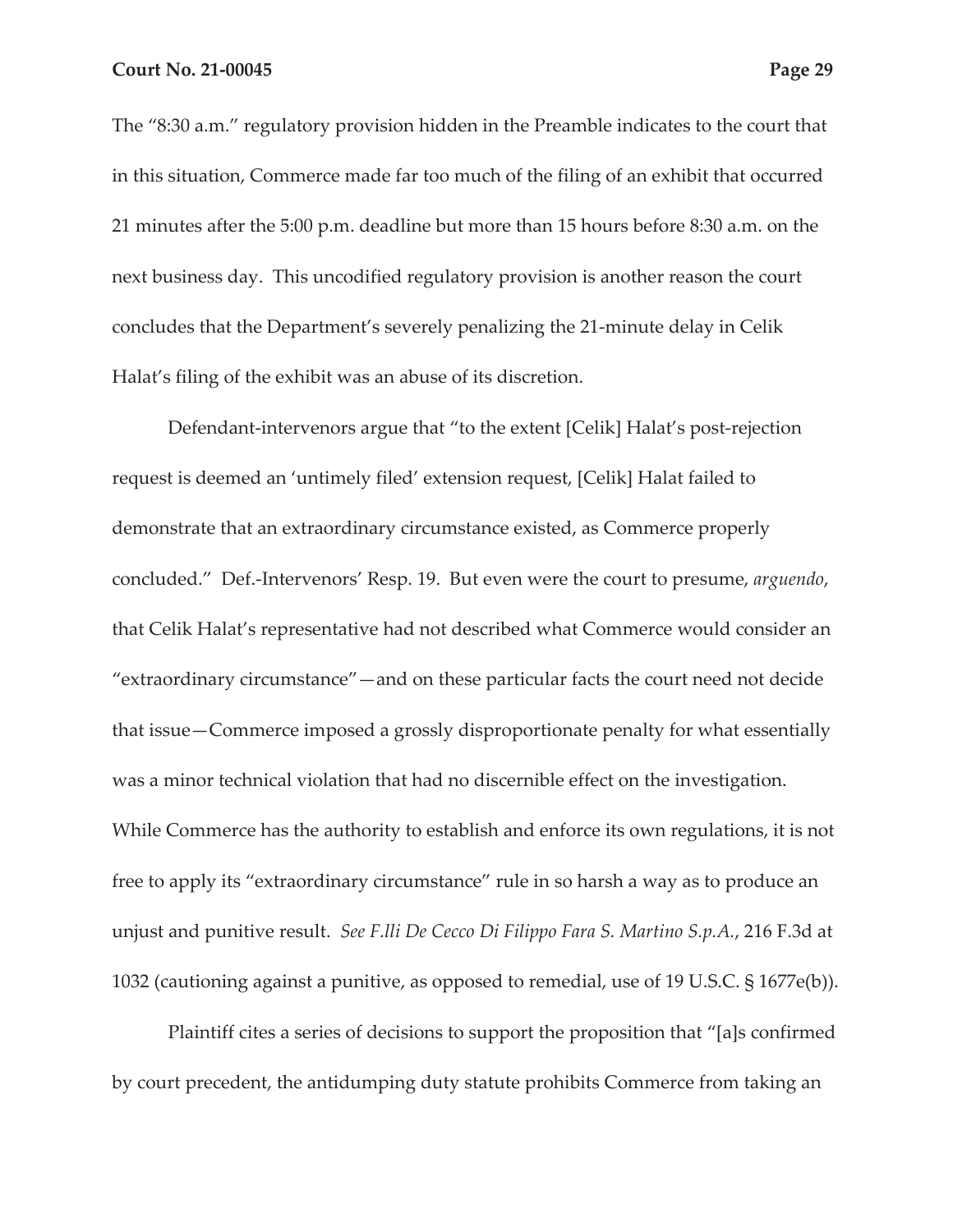inflexible approach to all submissions for deadlines not dictated by statute." Pl.'s Mot. 18. Defendant counters that "the cases referenced are inapposite," Def.'s Resp. 11, and claims that, given Celik Halat's knowledge of the established deadlines in this case and the importance of submitting its documents in a timely manner, "[f]airness and accuracy concerns . . . do not require this Court to set aside Commerce's application and enforcement of the deadline in this case." *Id.* at 15. The court disagrees.

The Department's procedures as applied in this case insisted on technical perfection in the filing of documents on its ACCESS system. In that regard, plaintiff explains, and defendant does not dispute, that Celik Halat's representative first attempted to file the exhibit at issue at 4:12 p.m. on the filing due date and that ACCESS rejected it "on the ground that it contained 'no searchable text.'" Pl.'s Mot. 2. Also, there seems to be no dispute that the representative's difficulty in correcting this formatting issue caused, or at least contributed to, the 21-minute time period following the 5:00 p.m. filing deadline that elapsed before the filing of the exhibit was completed. Id. at 3 ("At 5:21 p.m. ET, after numerous attempts, Celik Halat's representative gave up trying to submit the PDF version of the Home Market Sales Table, and instead filed the Excel version of the Home Market Sales Table."). Commerce even acknowledged that it has allowed for out-of-time extensions due to technical filing issues in the past despite the language in its regulations. *Final I&D Mem.* at 7 (finding "examples of Commerce['s] previously granting out-of-time extensions [] immaterial here"). No one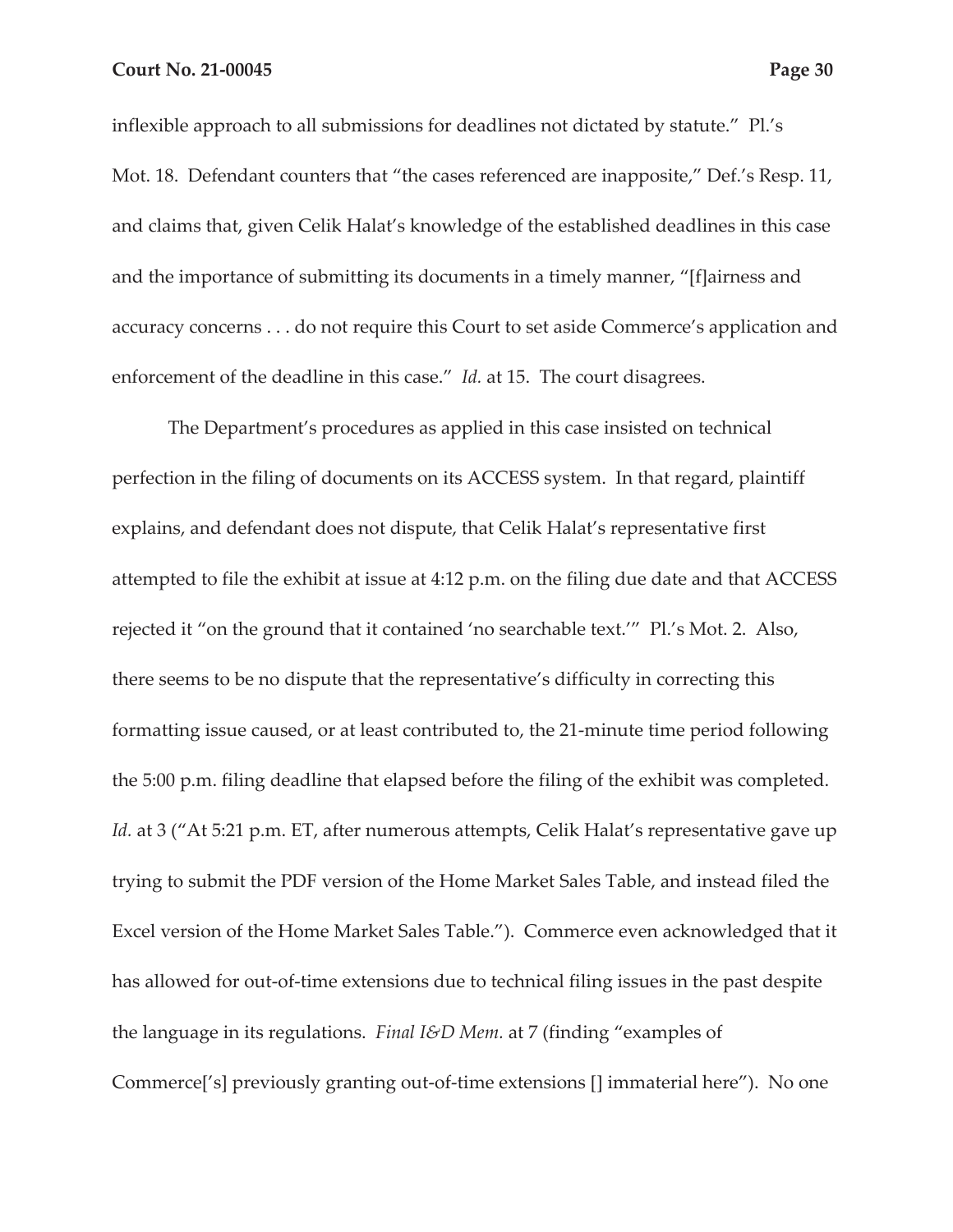who has confronted issues in using automated filing systems would dispute that unanticipated technical difficulties do sometimes occur. While Commerce insisted on technical perfection, on this record the court will not do so.

The court does not suggest that Commerce could not have taken some action in response to the missed deadline, such as a warning. But, as this Court states in *Celik Halat ve Tel Sanayi A.S. v. United States*, 46 CIT \_\_, Slip. Op. 22-13 (Feb. 15, 2022) (which arose from the concurrent countervailing duty investigation), $6$  at this point in the litigation the court's concern is to remedy the damage done by the Department's unfair treatment of Celik Halat. Therefore, the court is ordering Commerce to determine a new estimated dumping margin for Celik Halat that does not resort to 19 U.S.C. § 1677e with respect to the filing of the Sections B and C questionnaire response. The court is requiring Commerce to submit a remand redetermination within 45 days so that the court may fashion an appropriate remedy on an expedited basis.

#### **III. CONCLUSION AND ORDER**

The facts and circumstances considered on the whole demonstrate that Commerce abused its discretion to impose a draconian penalty upon plaintiff for a minor and inadvertent technical error by its counsel that had no appreciable effect on

<sup>6</sup> Celik Halat was confronted with the need to comply, simultaneously, with the Department's questionnaires in the parallel antidumping and countervailing duty investigations.